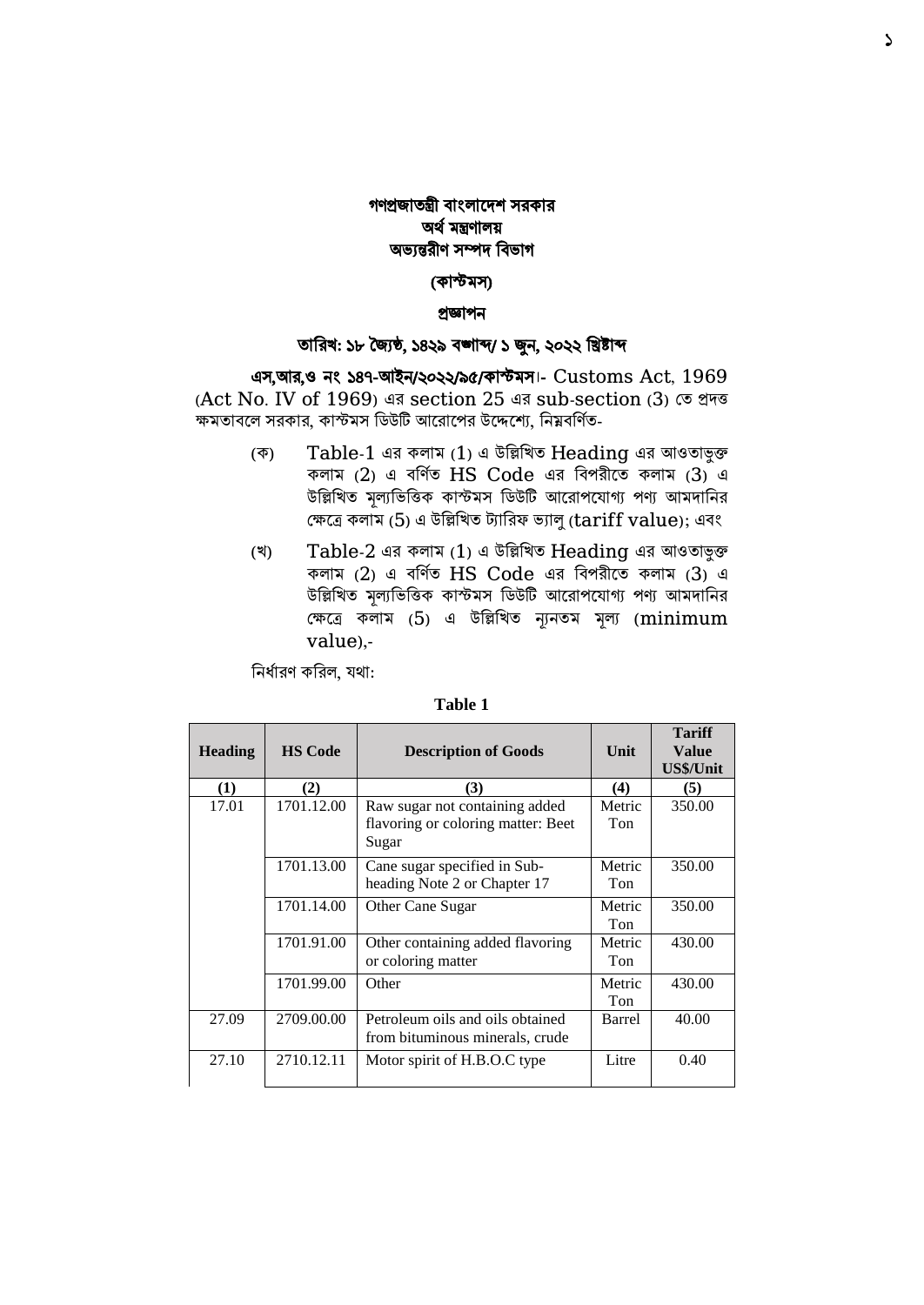| <b>Heading</b> | <b>HS Code</b> | <b>Description of Goods</b>                        | Unit  | <b>Tariff</b><br>Value<br>US\$/Unit |
|----------------|----------------|----------------------------------------------------|-------|-------------------------------------|
| (1)            | (2)            | (3)                                                | (4)   | (5)                                 |
|                | 2710.12.19     | Other motor spirits, including<br>aviation spirits | Litre | 0.40                                |
|                | 2710.12.20     | Spirit type jet fuel                               | Litre | 0.40                                |
|                | 2710.12.31     | White spirit                                       | Litre | 0.40                                |
|                | 2710.12.32     | Naphtha                                            | Litre | 0.40                                |
|                | 2710.12.41     | J.P.1 kerosene type jet fuels                      | Litre | 0.40                                |
|                | 2710.12.42     | J.P.4 kerosene type jet fuels                      | Litre | 0.40                                |
|                | 2710.12.43     | Other kerosene type jet fuels                      | Litre | 0.40                                |
|                | 2710.12.49     | Other kerosene                                     | Litre | 0.40                                |
|                | 2710.12.61     | Light diesel oils                                  | Litre | 0.40                                |
|                | 2710.12.62     | High speed diesel oils                             | Litre | 0.40                                |

# **Table 2**

| <b>Heading</b> | <b>HS Code</b>         | <b>Description of Goods</b>                           | Unit | <b>Minimum</b><br><b>Value</b><br><b>USD</b> / <b>Unit</b> |
|----------------|------------------------|-------------------------------------------------------|------|------------------------------------------------------------|
| (1)            | (2)                    | (3)                                                   | (4)  | (5)                                                        |
|                |                        |                                                       |      |                                                            |
| 02.01          | All HS Code            | Meat of Bovine animals,<br>fresh or chilled           |      | 5.00                                                       |
| 02.02          |                        | Meat of Bovine animals,<br>frozen                     | kg   |                                                            |
| 04.02          | Respective HS<br>Codes | Milk powder in retail pack                            | kg   | 4.25                                                       |
| (04.09)        |                        | Natural honey:                                        |      |                                                            |
|                | 0409.00.10             | Wrapped/Canned up to 2.5kg                            | kg   | 5.00                                                       |
|                | 0409.00.90             | Other                                                 | kg   | 3.00                                                       |
| 06.02          | 0602.90.10             | Mushroom                                              |      | 2.00                                                       |
|                |                        |                                                       | kg   |                                                            |
| 07.02          | 0702.00.19             | Tomato                                                | kg   | 0.50                                                       |
| 07.06          | 0706.10.90             | Carrot                                                | kg   | 0.40                                                       |
| 07.09          | 0709.60.19             | Green Chili, Sweet Pepper                             | kg   | 0.50                                                       |
| 07.09          | 0709.60.99             | Capcicum                                              | kg   | 0.60                                                       |
| 08.05          | 0805.10.90             | Orange                                                | kg   | 0.50                                                       |
| 08.13          | 0813.40.90             | Dry Fruit                                             | kg   | 0.50                                                       |
| 06.03          | All HS Code            | Cut flowers and flower buds<br>of a kind suitable for | kg   | 2.00                                                       |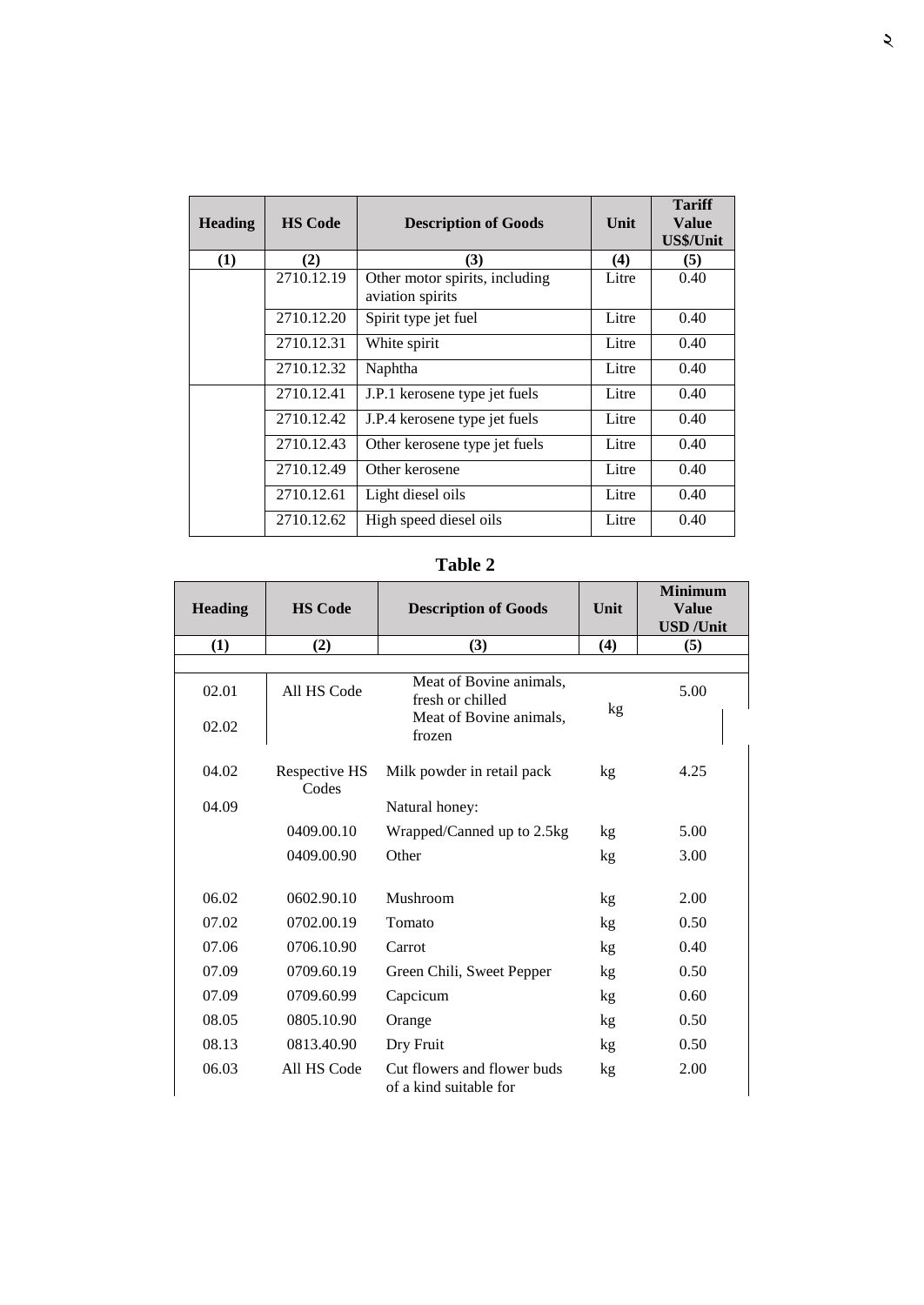|                |                                                      |                                                                                                                                              |      | <b>Minimum</b>           |
|----------------|------------------------------------------------------|----------------------------------------------------------------------------------------------------------------------------------------------|------|--------------------------|
| <b>Heading</b> | <b>HS Code</b>                                       | <b>Description of Goods</b>                                                                                                                  | Unit | <b>Value</b>             |
|                |                                                      |                                                                                                                                              |      | <b>USD</b> / <b>Unit</b> |
| (1)            | (2)                                                  | (3)<br>bouquets or for ornamental<br>purposes, fresh, dried, dyed,<br>bleached, impregnated or<br>otherwise prepared.                        | (4)  | (5)                      |
| 08.02          | 0802.80.10                                           | Areca nuts:                                                                                                                                  |      |                          |
|                | 0802.80.90                                           | Fresh Green:                                                                                                                                 |      |                          |
|                |                                                      | Whole                                                                                                                                        | kg   | 1.00                     |
|                |                                                      | Split                                                                                                                                        | kg   | 1.25                     |
|                |                                                      | Dried:                                                                                                                                       |      |                          |
|                |                                                      | Whole                                                                                                                                        | kg   | 1.50                     |
|                |                                                      | Split                                                                                                                                        | kg   | 1.75                     |
|                | 0802.99.11                                           | Betel nuts:                                                                                                                                  |      |                          |
|                | 0802.99.19                                           | Fresh Green:                                                                                                                                 |      |                          |
|                |                                                      | Whole                                                                                                                                        | kg   | 1.00                     |
|                |                                                      | Split                                                                                                                                        | kg   | 1.25                     |
|                |                                                      | Dried:<br>Whole                                                                                                                              | kg   | 1.50                     |
|                |                                                      | Split                                                                                                                                        | kg   | 1.75                     |
|                | 0802.99.12                                           | Semi processed betel nuts                                                                                                                    | kg   | 1.75                     |
| 09.01          | All HS Code                                          | Coffee, whether or not<br>roasted or decaffeinated;<br>coffee husks and skins;<br>coffee substitutes containing<br>coffee in any proportion. | kg   | 4.50                     |
| 09.02          | 0902.10.00                                           | Green tea (not fermented) in<br>immediate packing of a<br>content not exceeding 3 kg:                                                        | kg   | 10.00                    |
|                | 0902.20.00                                           | Other green tea in bulk (not<br>fermented)                                                                                                   | kg   | 6.00                     |
|                | 0902.30.00                                           | Black tea (Fermented) and<br>partly fermented tea, in<br>immediate packing of a<br>content not exceeding 3 kg                                | kg   | 3.00                     |
|                | 0902.40.00                                           | Other black tea (fermented)<br>and other partly fermented                                                                                    | kg   | 2.50                     |
| 17.04          | 1704.10.10<br>1704.10.90<br>1704.90.10<br>1704.90.90 | Sugar confectionery<br>(including white chocolate)<br>not containing cocoa                                                                   | kg   | 3.00                     |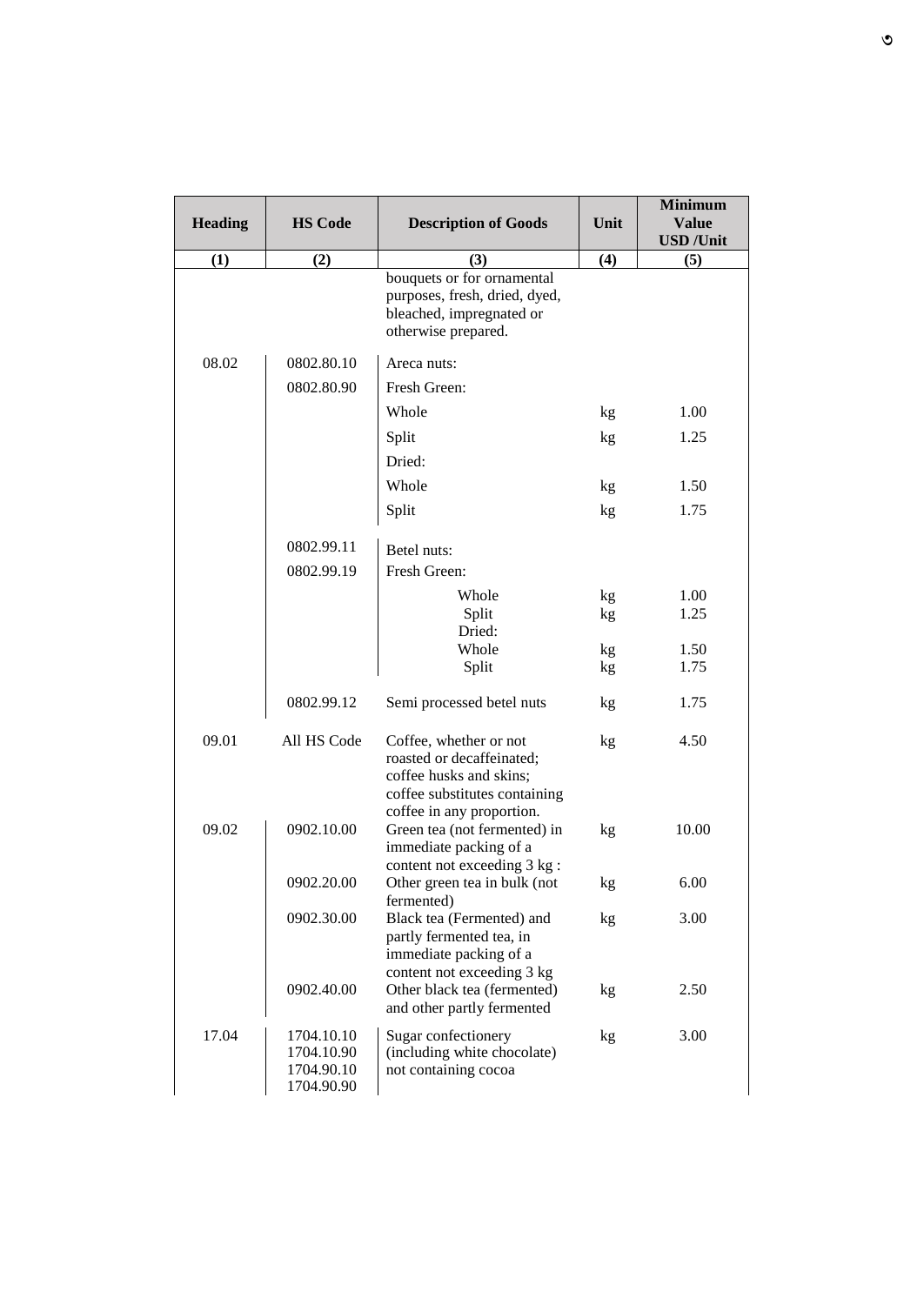|                |                |                                                                                                                                                                                                                      |       | <b>Minimum</b>           |
|----------------|----------------|----------------------------------------------------------------------------------------------------------------------------------------------------------------------------------------------------------------------|-------|--------------------------|
| <b>Heading</b> | <b>HS Code</b> | <b>Description of Goods</b>                                                                                                                                                                                          | Unit  | <b>Value</b>             |
|                |                |                                                                                                                                                                                                                      |       | <b>USD</b> / <b>Unit</b> |
| (1)            | (2)            | (3)                                                                                                                                                                                                                  | (4)   | (5)                      |
| 18.06          |                | Chocolate and other food<br>preparations containing<br>cocoa:<br>Other, in blocks, slabs or                                                                                                                          |       |                          |
|                | 1806.31.00     | bars:<br>Filled:                                                                                                                                                                                                     | kg    | 4.00                     |
|                | 1806.32.00     | Not Filled:                                                                                                                                                                                                          | kg    | 4.00                     |
|                | 1806.90.00     | Other:                                                                                                                                                                                                               | kg    | 4.00                     |
| 19.01          | 1901.10.00     | Preparations suitable for<br>infants or young children, put<br>up for retail sale (For<br>example: Cerelac & products                                                                                                | kg    | 4.00                     |
|                | 1901.90.99     | of similar commercial name)<br>Other (For example:<br>Ovaltine, Horlicks, Complan<br>& products of similar<br>commercial name)<br>(excluding Malt Extract,<br>Whipping Cream, Tempura<br>Flour & Similar Products)   | kg    | 5.50                     |
| 19.04          | All HS Code    | Prepared foods                                                                                                                                                                                                       | kg    | 2.50                     |
| 19.05          | 1905.31.00     | Sweet biscuits                                                                                                                                                                                                       | kg    | 4.00                     |
|                | 1905.32.00     | Waffles and wafers                                                                                                                                                                                                   | kg    | 4.50                     |
|                | 1905.90.00     | Others including cracker<br>biscuits                                                                                                                                                                                 | kg    | 4.00                     |
| 20.05          | 2005.20.00     | Potatoes chips                                                                                                                                                                                                       | kg    | 4.00                     |
| 20.08          | All HS Code    | Fruit, nuts and other edible<br>parts of plants, otherwise<br>prepared or preserved,<br>whether or not containing<br>added sugar or other<br>sweetening matter or spirit,<br>not elsewhere specified or<br>included. | kg    | 3.50                     |
| 21.01          | All HS Codes   | Coffee imported in retail<br>pack                                                                                                                                                                                    | kg    | 7.00                     |
| 21.05          | 2105.00.00     | Ice cream                                                                                                                                                                                                            | kg    | 8.50                     |
| 22.02          | 2202.91.00     | Non-alcoholic beer                                                                                                                                                                                                   | Litre | 2.50                     |
|                | 2202.99.00     | Energy drink                                                                                                                                                                                                         | Litre | 2.00                     |
|                |                | Other than energy drink                                                                                                                                                                                              | Litre | 1.50                     |
| 25.16          | 2516.90.10     | Pakur Boulder Stone:<br>Imported by Railway                                                                                                                                                                          | MT    | 12.50                    |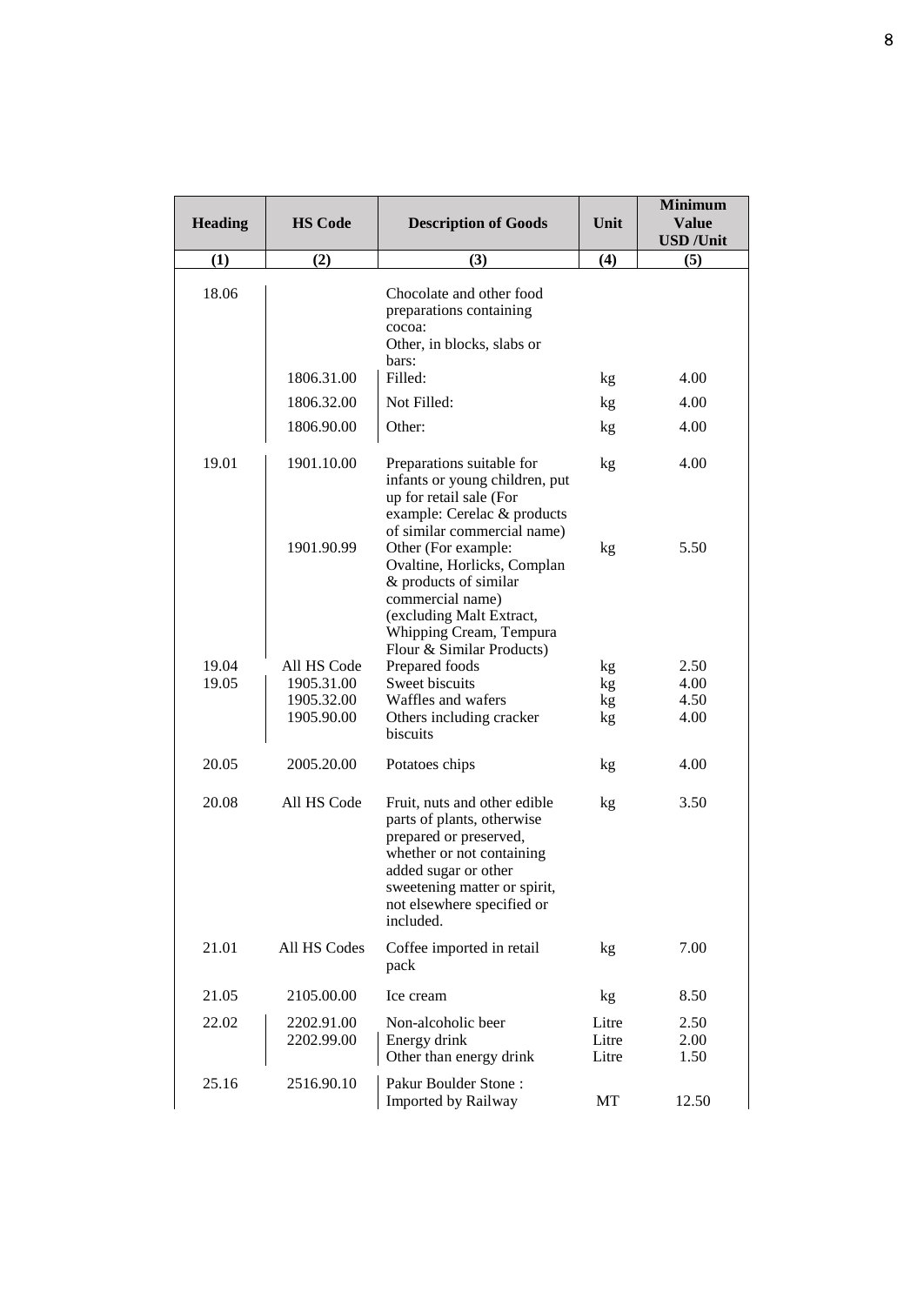| <b>Heading</b> | <b>HS Code</b> | <b>Description of Goods</b>                                                                                                                                                                                    | Unit | <b>Minimum</b><br><b>Value</b><br><b>USD</b> / <b>Unit</b> |
|----------------|----------------|----------------------------------------------------------------------------------------------------------------------------------------------------------------------------------------------------------------|------|------------------------------------------------------------|
| (1)            | (2)            | (3)                                                                                                                                                                                                            | (4)  | (5)                                                        |
|                |                | <b>Imported by Road</b>                                                                                                                                                                                        | MT   | 14.00                                                      |
| 25.17          | 2517.10.90     | Pakur Stone Chips:                                                                                                                                                                                             |      |                                                            |
|                |                | Imported by Railway                                                                                                                                                                                            | MT   | 11.50                                                      |
|                |                | Imported by Road                                                                                                                                                                                               | MT   | 13.00                                                      |
| 26.18          | 2618.00.00     | Granulated slag                                                                                                                                                                                                | kg   | 0.03                                                       |
| 27.10          | 2710.19.11     | Furnace oil                                                                                                                                                                                                    | MT   | 265                                                        |
|                |                | তবে, আন্তর্জাতিক বাজারে ফার্নেস অয়েলের মূল্যের হ্রাস-বৃদ্ধি ঘটিলে আন্তর্জাতিকভাবে স্বীকৃত<br>মূল্যতথ্য উৎস (যেমন: Platts) হতে তথ্য সংগ্ৰহ করে শুক্ষায়নযোগ্য মূল্য নির্ধারণ করিতে হইবে।                       |      |                                                            |
|                | 2710.19.21     | Base oil imported in bulk by<br>VAT registered petroleum<br>products processing or<br>blending industries                                                                                                      | MT   | 700                                                        |
|                | 2710.19.31     | Lubricating oils that is oil<br>such as is not ordinarily used<br>for any other purpose than<br>lubrication, excluding, any<br>mineral oil which has its<br>flashing point below 220°F<br>by Abel's close test | MT   | 2000                                                       |
|                | 2710.19.39     | Other lubricating oil                                                                                                                                                                                          | MT   | 2000                                                       |
|                | 2710.19.41     | Heavy normal paraffin                                                                                                                                                                                          | MT   | 1000                                                       |
|                | 2710.19.49     |                                                                                                                                                                                                                |      |                                                            |
|                | 2710.19.51     | Liquid paraffin in drum                                                                                                                                                                                        | MT   | 1000                                                       |
|                | 2710.19.59     |                                                                                                                                                                                                                |      |                                                            |
|                | 2710.19.61     | Other paraffin                                                                                                                                                                                                 | MT   | 1000                                                       |
|                | 2710.19.69     |                                                                                                                                                                                                                |      |                                                            |
|                | 2710.19.81     | Greases (mineral)                                                                                                                                                                                              | MT   | 2000                                                       |
|                | 2710.19.89     |                                                                                                                                                                                                                |      |                                                            |
|                | 2710.19.91     | Mineral oil which has its<br>flashing point at or above<br>200°F and is ordinarily used<br>for the batching at jute or<br>other fibre, imported only by<br>VAT registered<br>manufacturing industries          | MT   | 920                                                        |
| 29.22          | 2922.42.10     | Tasting salts (monosodium<br>glutamate) in retail pack upto                                                                                                                                                    | kg   | 1.30                                                       |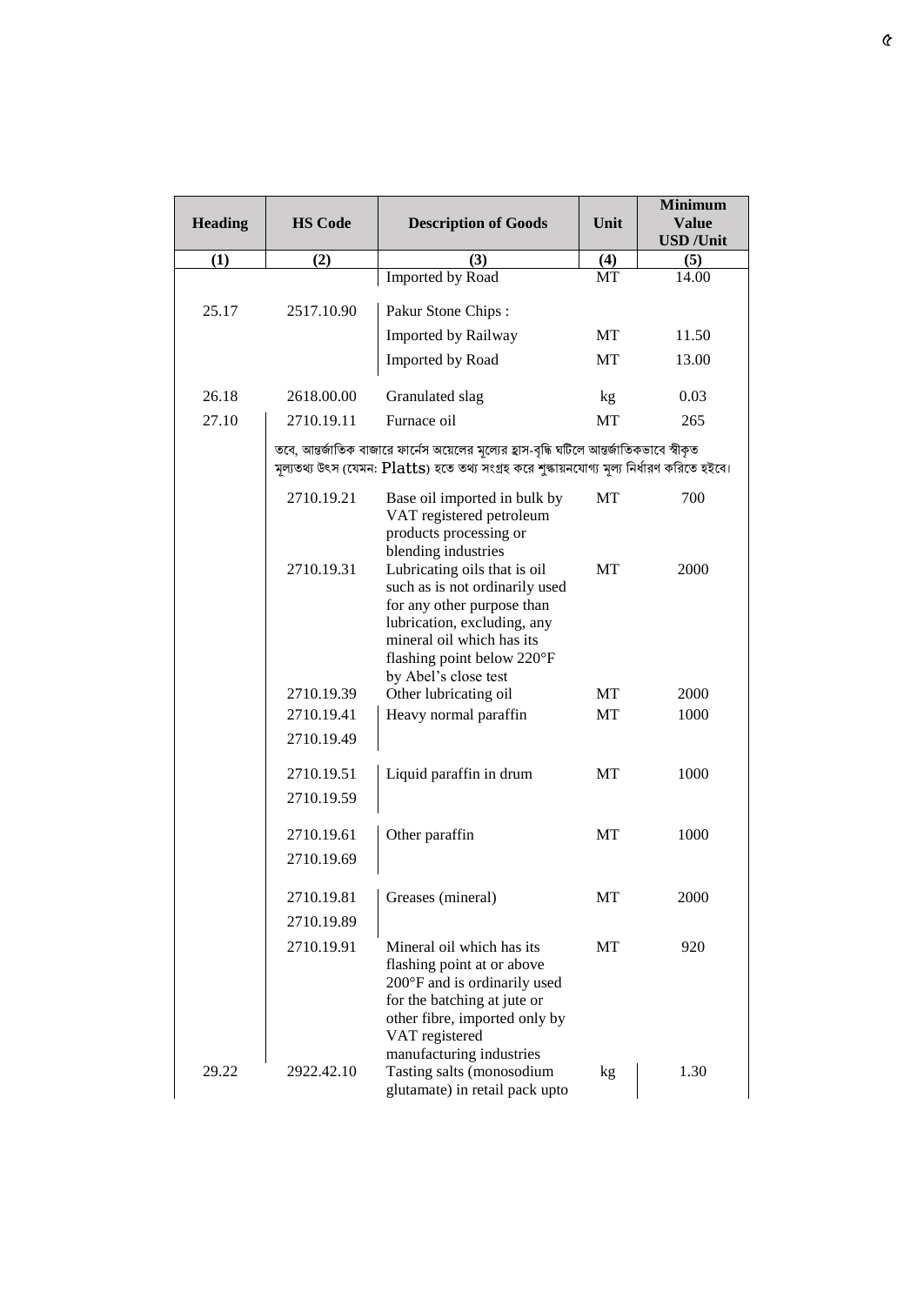|                |                          |                                                                                                                  |          | <b>Minimum</b>           |
|----------------|--------------------------|------------------------------------------------------------------------------------------------------------------|----------|--------------------------|
| <b>Heading</b> | <b>HS Code</b>           | <b>Description of Goods</b>                                                                                      | Unit     | <b>Value</b>             |
|                |                          |                                                                                                                  |          | <b>USD</b> / <b>Unit</b> |
| (1)            | (2)                      | (3)<br>$2.5$ kg                                                                                                  | (4)      | (5)                      |
|                |                          |                                                                                                                  |          |                          |
|                | 2922.42.20               | Tasting salts (monosodium<br>glutamate) in other packing                                                         | kg       |                          |
| 32.15          | All HS Code              | Printing Ink                                                                                                     | kg       | 3.50                     |
| 33.03          | 3303.00.00               | Perfumes & toilet waters                                                                                         | litre    | 10.00                    |
| 33.04          | 3304.10.00               | Lip make up preparation<br>(Lipstick, Lip liner, Lip<br>gloss, Lip gel and like<br>products)                     | kg       | 10.00                    |
|                | 3304.20.00               | Eye make-up preparation<br>(eye shadow, eye liner, eye<br>brow pencil, mascara & like<br>products)               | kg       | 7.00                     |
|                | 3304.30.00               | Manicure or pedicure<br>preparations                                                                             | kg       | 5.00                     |
|                | 3304.91.00               | Powders, whether or not<br>compressed                                                                            | kg       | 5.00                     |
|                | 3304.99.00               | Other<br>face/skin/body/day/night &<br>other cream, make-up kit,<br>foundation & like products                   | kg       | 8.00                     |
|                |                          | Mehendi Cone                                                                                                     | kg       | 2.00                     |
| 33.05          | 3305.10.00<br>3305.90.00 | Shampoos<br>Conditioners                                                                                         | kg<br>kg | 4.00<br>4.00             |
| 33.06          | 3306.10.00               | Toothpaste                                                                                                       | kg       | 3.50                     |
| 33.07          | 3307.10.00               | Pre-shave, shaving or after<br>shave preparations (Shaving<br>gel, shaving foam, after<br>shave & like products) |          |                          |
|                |                          | Gel                                                                                                              | kg       | 6.00                     |
|                |                          | Foam                                                                                                             | kg       | 3.00                     |
|                |                          | After shave                                                                                                      | litre    | 5.00                     |
|                | 3307.20.00               | Personal deodorants and<br>antiperspirants (roll on, body<br>spray & like products)                              | litre    | 3.50                     |
|                | 3307.49.00               | Other (Air freshener, car air<br>freshener & like products)                                                      | kg       | 2.75                     |
|                | 3307.90.00               | Hair remover                                                                                                     | kg       | 6.00                     |
| 34.01          | 3401.11.00               | Soap for toilet use (including<br>medicated products)                                                            | kg       | 4.00                     |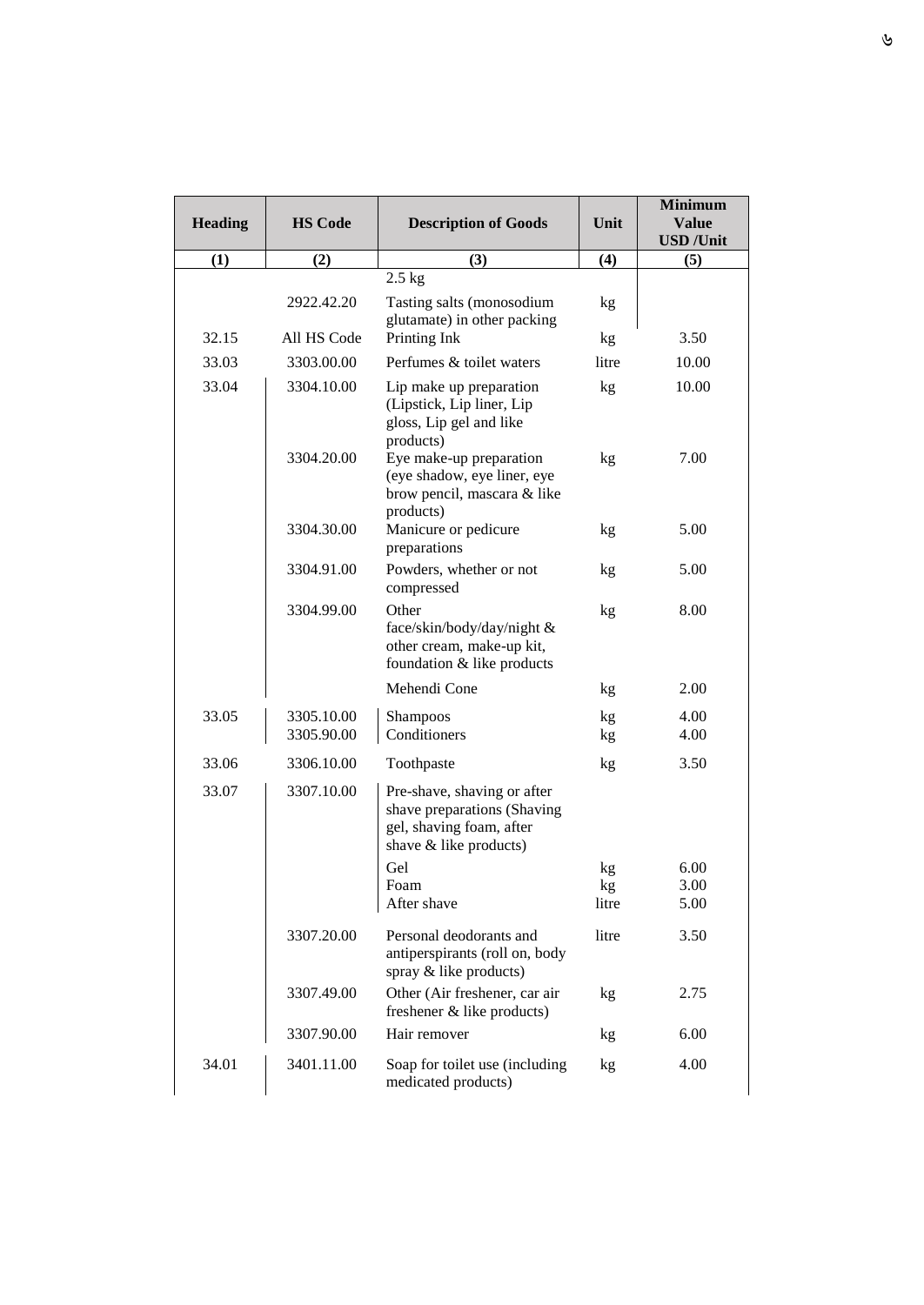| <b>Heading</b> | <b>HS Code</b>                                                                             | <b>Description of Goods</b>                                                                                                                                                     | Unit     | <b>Minimum</b><br><b>Value</b><br><b>USD</b> / <b>Unit</b> |
|----------------|--------------------------------------------------------------------------------------------|---------------------------------------------------------------------------------------------------------------------------------------------------------------------------------|----------|------------------------------------------------------------|
| (1)            | (2)                                                                                        | (3)                                                                                                                                                                             | (4)      | (5)                                                        |
|                | 3401.30.00                                                                                 | Organic surface-active<br>products and preparations for<br>washing the skin, in the form<br>of liquid or cream and put up<br>for retail sale, whether or not<br>containing soap | kg       | 4.00                                                       |
| 38.08          | 3808.91.21                                                                                 | Mosquito coil                                                                                                                                                                   | kg       | 2.00                                                       |
| 38.19          | 3819.00.00                                                                                 | Aerosol; mosquito repellent<br>Hydraulic Fluid/<br>Hydraulic Oil/ Brake<br>Fluid/Brake Oil                                                                                      | kg<br>MT | 3.00<br>1800                                               |
| 39.19          | All HS Code                                                                                | Self-adhesive plates, sheet,<br>tape etc., of:<br><b>BOPP/PP</b><br><b>PVC</b>                                                                                                  | kg<br>kg | 2.50<br>1.50                                               |
| 39.20          | All HS Code<br>(excluding HS<br>Code<br>3920.49.21)                                        | Other plates, sheets, film, foil<br>and strip, of plastics, non-<br>cellular and not reinforced,<br>laminated, supported or<br>similarly combined with<br>other materials       | kg       | 2.00                                                       |
| 39.22          | All HS Code                                                                                | Baths, shower-baths, sinks,<br>wash-basins, bidets, lavatory<br>pans, seats and covers,<br>flushing cisterns and similar<br>sanitary ware, of plastics.                         | kg       | 5.00                                                       |
| 39.24          | 3924.10.00                                                                                 | Tableware, kitchenware,<br>other household articles                                                                                                                             | kg       | 4.00                                                       |
| 40.11          | 4011.10.00<br>(motor<br>car/SUV/<br>microbus/<br>pickup)                                   | Tyre of a kind used on motor<br>cars (including station<br>wagons and racing cars)                                                                                              | kg       | 4.50                                                       |
|                | 4011.40.00<br>(motorcycle)                                                                 | Tyre of a kind used on<br>motorcycles.                                                                                                                                          | kg       | 4.50                                                       |
|                | 4011.50.00                                                                                 | Tyre of a kind used on<br>bicycles.                                                                                                                                             | kg       | 3.00                                                       |
|                | 4011.90.00<br>(auto-<br>rickshaw, three<br>wheeler) (size-<br>4-8, 4.50-10,<br>$4.50 - 12$ | Other tyre                                                                                                                                                                      | kg       | 4.00                                                       |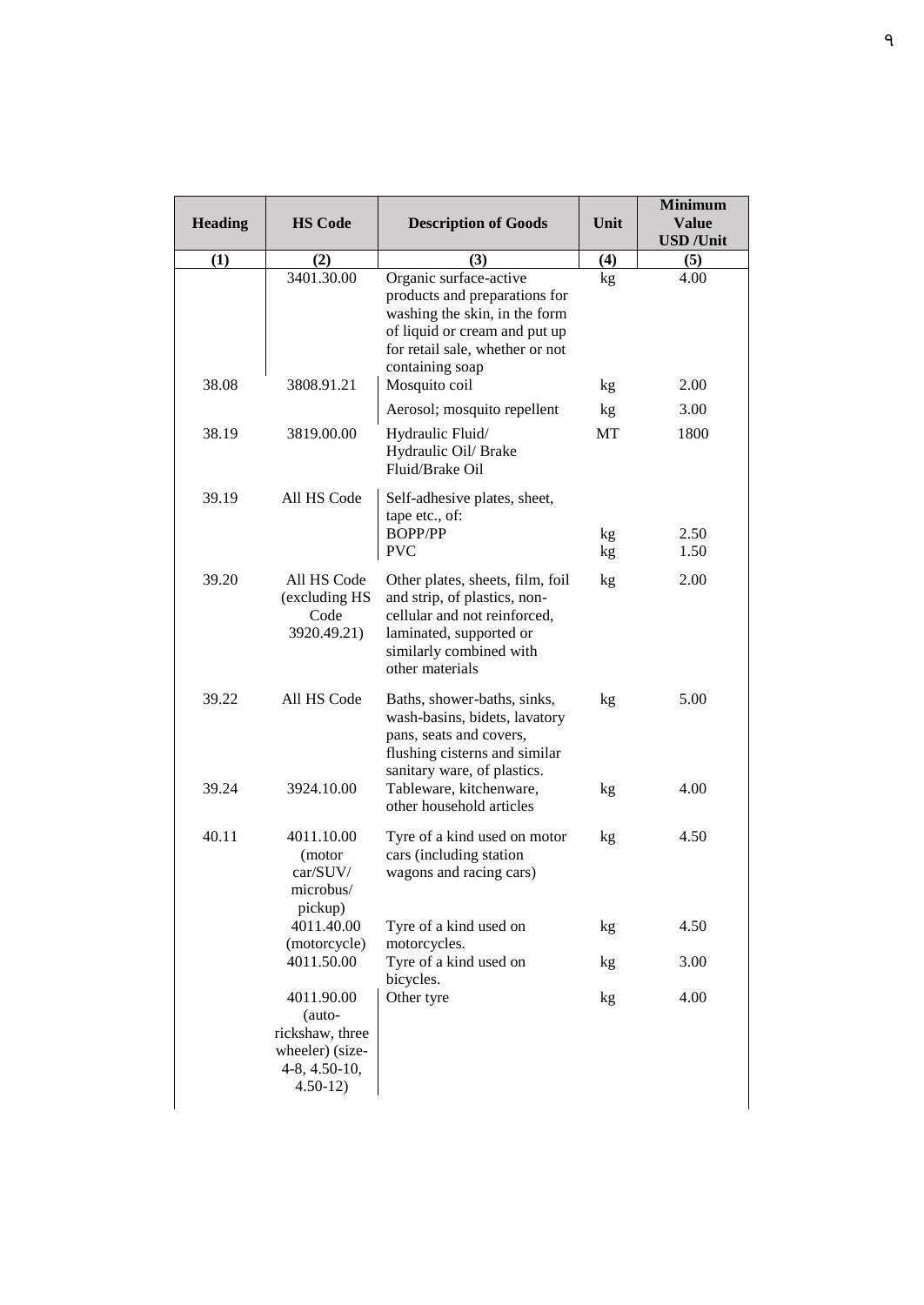|                |                                 |                                                                    |       | <b>Minimum</b>           |
|----------------|---------------------------------|--------------------------------------------------------------------|-------|--------------------------|
| <b>Heading</b> | <b>HS Code</b>                  | <b>Description of Goods</b>                                        | Unit  | <b>Value</b>             |
|                |                                 |                                                                    |       | <b>USD</b> / <b>Unit</b> |
| (1)            | (2)<br>4011.20.10               | (3)<br>Tyre of a kind used on buses                                | (4)   | (5)                      |
|                | 4011.20.90<br>(bus/truck/lorry) | or lorries.                                                        |       |                          |
|                |                                 | Radial tyre                                                        | kg    | 3.00                     |
|                |                                 | Other than radial tyre                                             | kg    | 3.00                     |
| 40.15          | 4015.12.00                      | Surgical gloves                                                    | kg    | 5.00                     |
| 44.08          | 4408.39.00                      | Natural wood board                                                 | kg    | 0.80                     |
| 44.11          | 4411.14.00                      | <b>MDF</b> Board                                                   | kg    | 0.41                     |
|                | 4411.93.00                      | <b>Laminated Veneer MDF</b>                                        | kg    | 0.45                     |
| 44.12          | 4412.99.00                      | Board (VLM)                                                        |       |                          |
| 48.23          | 4823.69.90                      | Paper Cup, Paper Plate and<br>Paper Bowl                           | kg    | 2.00                     |
| 49.11          | 4911.99.10                      | Scratch Card:                                                      |       |                          |
|                |                                 | Single PIN card                                                    | u/PIN | 0.08                     |
|                |                                 | Multiple PIN Card                                                  | u/PIN | 0.02                     |
| 52.08          | All HS Code                     | Cotton fabrics                                                     | kg    | 3.00                     |
| 54.07          | All HS Code                     | Polyester/synthetic fabrics                                        | kg    | 3.00                     |
|                |                                 | 100% Acrylic fabrics                                               | kg    | 4.75                     |
|                |                                 | Polyester umbrella fabrics                                         | kg    | 2.25                     |
| 54.07          | All HS Code                     | Panting fabrics                                                    | kg    | 4.00                     |
|                |                                 | Shirting fabrics                                                   | kg    | 3.75                     |
| 54.07          | All HS Code                     | Polyester interlining/<br>interlining                              | kg    | 2.25                     |
| 59.03          |                                 |                                                                    |       |                          |
| 55.16          | All HS Code                     | Rayon fabrics                                                      | kg    | 3.00                     |
| 58.01          | All HS Code                     | Chenille/curtain fabrics                                           | kg    | 4.25                     |
| 58.04          | All HS Code                     | Net fabrics                                                        | kg    | 3.00                     |
| 59.03          | All HS Code                     | Woven fabrics coated with<br>plastic/PVC coated textile<br>fabrics | kg    | 2.00                     |
|                |                                 | PVC canvas fabrics                                                 | kg    | 2.00                     |
|                |                                 | PU fabrics/ textile fabrics<br>coated with PU                      | kg    | 2.25                     |
| 60.01          | All HS Code                     | Upholstery velvet fabrics                                          | kg    | 4.75                     |
|                |                                 | <b>Blanket</b> fabrics                                             | kg    | 4.00                     |
|                |                                 |                                                                    |       |                          |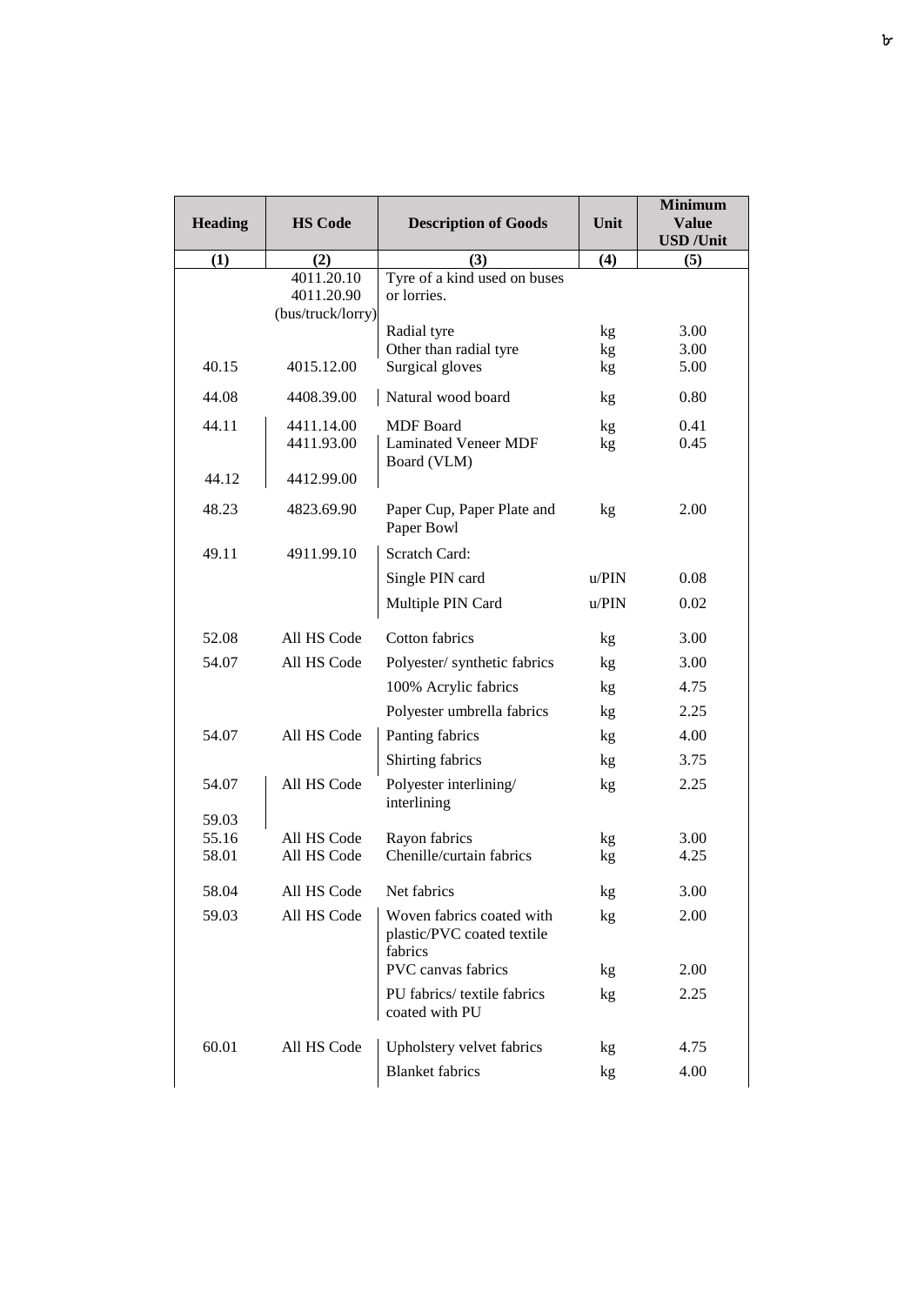|                |                |                                                                             |      | <b>Minimum</b>                           |
|----------------|----------------|-----------------------------------------------------------------------------|------|------------------------------------------|
| <b>Heading</b> | <b>HS Code</b> | <b>Description of Goods</b>                                                 | Unit | <b>Value</b><br><b>USD</b> / <b>Unit</b> |
| (1)            | (2)            | (3)                                                                         | (4)  | (5)                                      |
| 60.05          | All HS Code    | Knit fabrics                                                                | kg   | 3.00                                     |
| 61.03          | 6103.43.00     | Infant/Baby pant:                                                           |      |                                          |
| 62.03          | 6203.43.00     | Renowned brand                                                              | u    | 5.00                                     |
|                | 6103.10.00     | General brand                                                               | u    | 2.00                                     |
|                |                | Jeans                                                                       | u    | 2.00                                     |
|                |                | <b>Suits Complete (Renowned</b><br>brand)                                   | u    | 35.00                                    |
|                |                | Suits Complete (General<br>brand)<br>Blazer:                                | u    | 25.00                                    |
|                |                | Renowned brand                                                              | u    | 25.00                                    |
|                |                | General brand                                                               | u    | 15.00                                    |
| 61.05          | All HS Code    | Shirt (Men's/Boy's):                                                        |      |                                          |
|                |                | Renowned brand                                                              | u    | 7.00                                     |
|                |                | General brand                                                               | u    | 3.00                                     |
| 61.09          | 6109.10.00     | T-shirt of cotton & other<br>textile materials<br>(men's/boys'/girls'):     |      |                                          |
|                | 6109.90.00     | Renowned brand                                                              | u    | 5.00                                     |
|                |                | General brand                                                               | u    | 2.00                                     |
|                | 6109.10.00     | Infant/Baby T-shirt:                                                        |      |                                          |
|                | 6109.90.00     | Renowned brand                                                              | u    | 2.50                                     |
|                |                | General brand                                                               | u    | 1.50                                     |
| 61.03          | 6103.43.00     | Pants (Renowned brand)                                                      | u    | 9.00                                     |
| 62.03          | 6203.43.00     | Pants (General brand)                                                       | u    | 3.50                                     |
|                |                | Jeans pants                                                                 | u    | 4.00                                     |
| 61.04          | 6104.23.00     | Ensembles of synthetic<br>fibers: (Stitched or unstitched<br>three pieces): |      |                                          |
| 62.04          | 6204.23.00     | Ordinary quality                                                            | u    | 4.00                                     |
|                |                | Medium quality                                                              | u    | 5.00                                     |
|                |                | Super quality                                                               | u    | 8.00                                     |
|                |                | Premium quality                                                             | u    | 12.00                                    |
|                |                |                                                                             |      |                                          |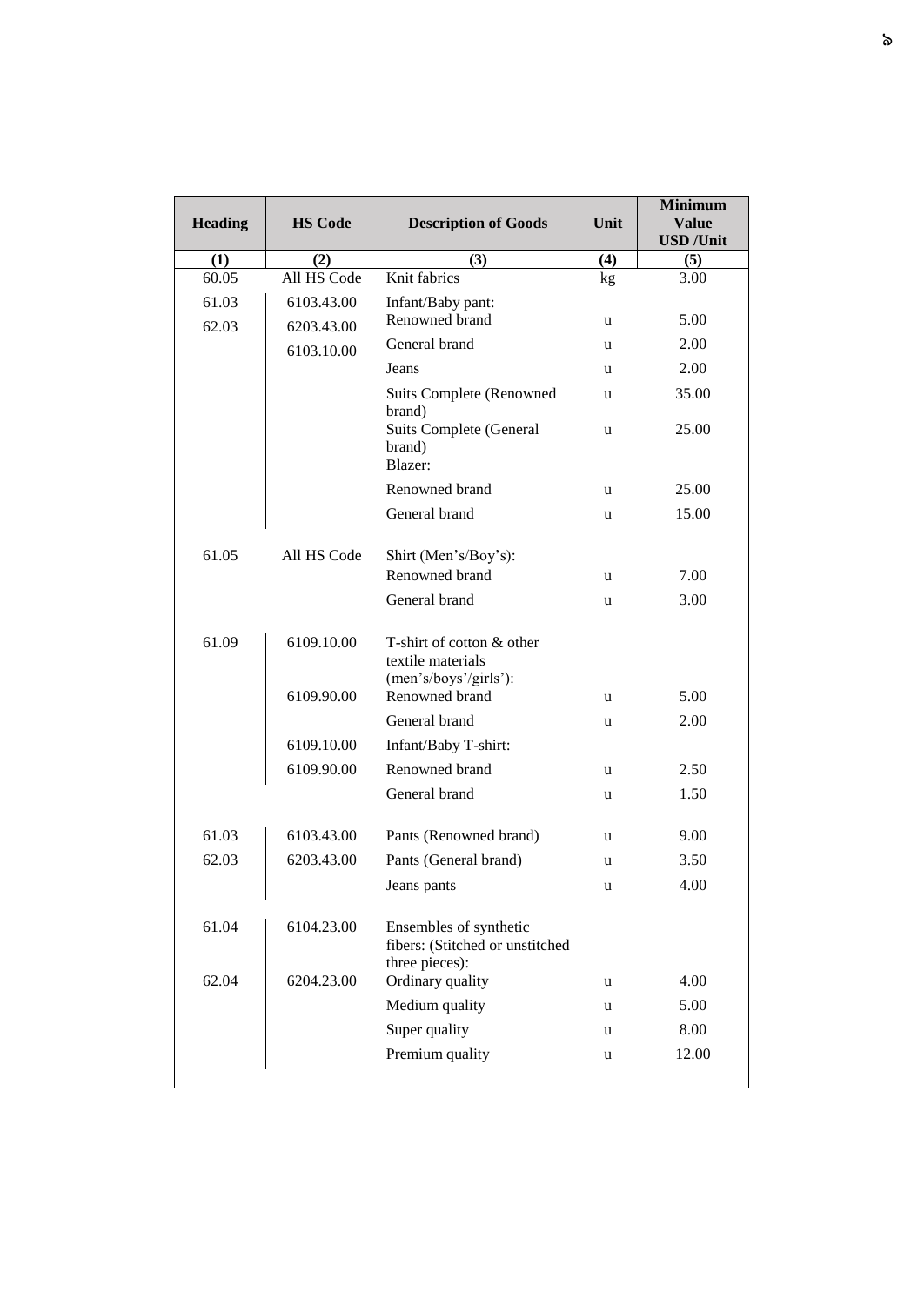| <b>Heading</b> | <b>HS Code</b> | <b>Description of Goods</b>                                                                                  | Unit           | <b>Minimum</b><br><b>Value</b>  |
|----------------|----------------|--------------------------------------------------------------------------------------------------------------|----------------|---------------------------------|
| (1)            | (2)            | (3)                                                                                                          | (4)            | <b>USD</b> / <b>Unit</b><br>(5) |
| 61.04          | 6104.43.00     | Dresses of synthetic fibers<br>(Sharee):                                                                     |                |                                 |
| 62.04          | 6204.43.00     | Ordinary quality                                                                                             | u              | 5.00                            |
|                |                | Medium quality                                                                                               | u              | 7.00                            |
|                |                | Super quality                                                                                                | u              | 12.00                           |
|                |                | Premium quality                                                                                              | u              | 20.00                           |
|                |                | Gorgeous/Wedding                                                                                             | u              | 40.00                           |
| 63.01          | 6301.20.00     | Blanket:                                                                                                     | kg             | 6.00                            |
|                | 6301.30.00     |                                                                                                              |                |                                 |
|                | 6301.40.00     |                                                                                                              |                |                                 |
|                | 6301.90.00     |                                                                                                              |                |                                 |
| 63.03          | All HS Code    | Curtain (Vertical blind<br>fabrics)                                                                          | kg             | 7.00                            |
| 63.04          | All HS Code    | Other furnishing articles,<br>excluding those of heading<br>94.04.                                           | kg             | 3.25                            |
|                |                | Mosquito Net                                                                                                 | kg             | 3.50                            |
| 63.06          | All HS Code    | Tarpaulins, awnings and sun<br>blinds; tents; sails for boats,<br>sailboards or land craft;<br>camping goods | kg             | 2.50                            |
| 66.01          | 6601.99.00     | Umbrella (23"-25")                                                                                           | u              | 1.20                            |
|                |                | Umbrella (below 23")                                                                                         | u              | 1.0                             |
| 68.08          | 6808.00.00     | Gypsum board                                                                                                 | kg             | 0.50                            |
| 68.09          | All HS Code    | Boards, sheets, panels tiles &<br>similar articles, not<br>ornamented:                                       | kg             | 0.50                            |
| 69.07          | All HS Code    | Ceramic Tiles                                                                                                |                |                                 |
|                |                | $1000 \text{ mm} \times 1000 \text{ mm}$<br>1200 mm X 600 mm                                                 | m <sup>2</sup> | 10.00                           |
|                |                | 800 mm X 800 mm<br>900 mm X 150 mm<br>600 mm X 600 mm                                                        | m <sup>2</sup> | 6.00                            |
|                |                | 600 mm X 300 mm<br>500 mm X 333 mm                                                                           | m <sup>2</sup> | 5.75                            |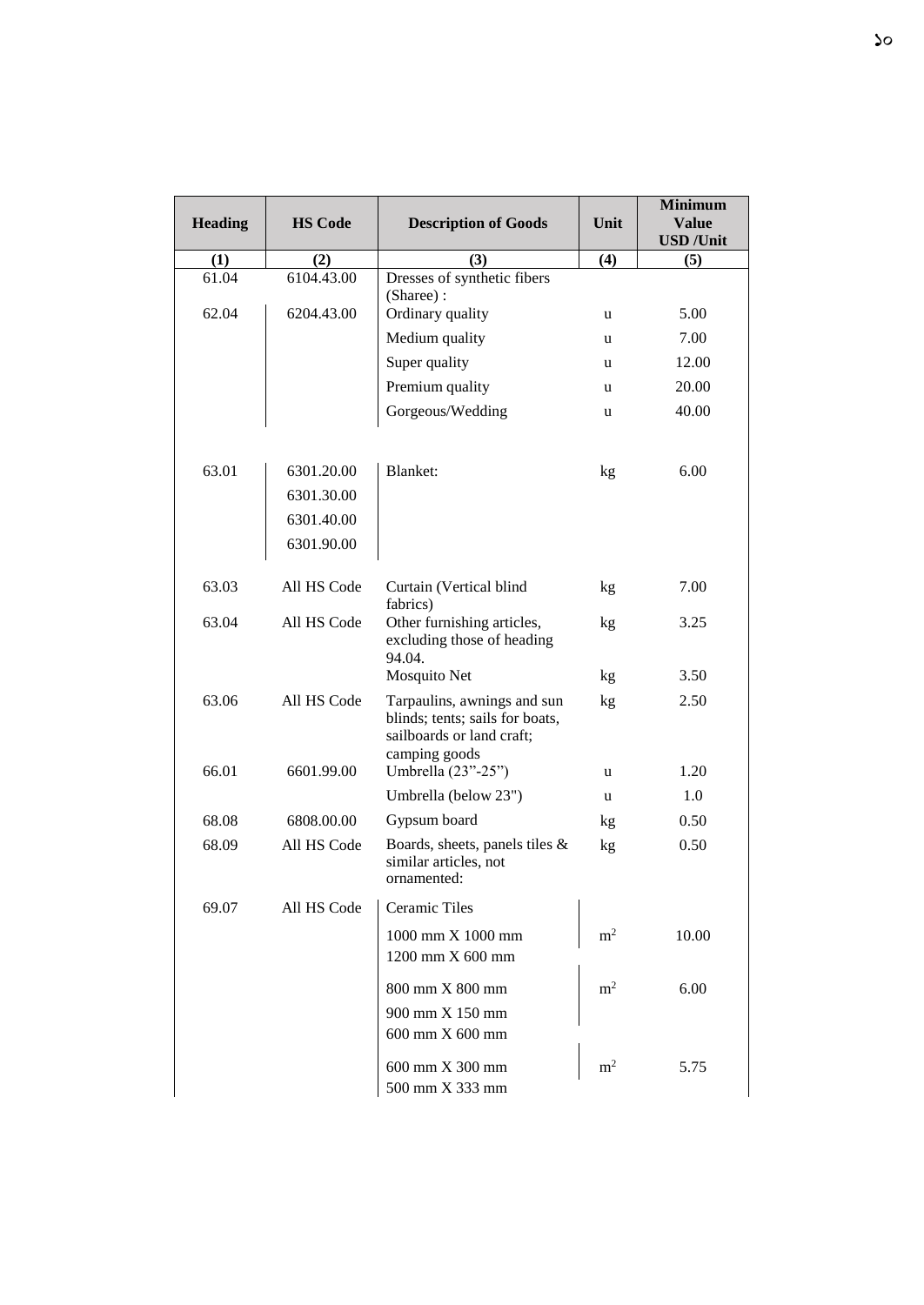| <b>Heading</b> | <b>HS Code</b> | <b>Description of Goods</b>                                                                                                                                                                                                                                                                             | Unit           | <b>Minimum</b><br><b>Value</b><br><b>USD</b> / <b>Unit</b> |
|----------------|----------------|---------------------------------------------------------------------------------------------------------------------------------------------------------------------------------------------------------------------------------------------------------------------------------------------------------|----------------|------------------------------------------------------------|
| (1)            | (2)            | (3)                                                                                                                                                                                                                                                                                                     | (4)            | (5)                                                        |
|                |                | 450 mm X 300 mm<br>330 mm X 330 mm<br>300 mm X 300 mm                                                                                                                                                                                                                                                   | m <sup>2</sup> | 4.75                                                       |
|                |                | 400 mm X 200 mm<br>200 mm X 200 mm                                                                                                                                                                                                                                                                      |                |                                                            |
|                |                | 1000 mm X 1000 mm এর<br>উর্ধ্বে                                                                                                                                                                                                                                                                         | m <sup>2</sup> | 11.00                                                      |
|                |                | ব্যাখ্যা: কোন নির্দিষ্ট সাইজ গুপভুক্ত সাইজের মধ্যবর্তী কোন সাইজের<br>Ceramic Tiles এর ক্ষেত্রে উক্ত সাইজ গুপের জন্য প্রযোজ্য<br>ন্যূনতম শুক্কায়নযোগ্য হিসেবে বিবেচিত হইবে, তবে 200mm x<br>200mm এর নিচের সাইজের Ceramic Tiles এর ক্ষেত্রে ন্যূনতম<br>শুক্কায়নযোগ্য মূল্য হইবে \$4.75/m <sup>2</sup> । |                |                                                            |
| 69.10          | 6910.10.00     | Sanitary ware:                                                                                                                                                                                                                                                                                          |                |                                                            |
|                | 6910.90.00     | Wash basin                                                                                                                                                                                                                                                                                              | u              | 20.00                                                      |
|                |                | Other sanitary ware<br>(including water closet pans)                                                                                                                                                                                                                                                    | u              | 30.00                                                      |
| 70.05          | All HS Code    | Dark Blue, Green, Lake<br>Blue, Bronze etc.<br>glass in sheet                                                                                                                                                                                                                                           | m <sup>2</sup> | 4.50                                                       |
|                |                | (Thickness= 5mm*)<br>Reflective glass in sheet<br>(Thickness=5mm*)                                                                                                                                                                                                                                      | m <sup>2</sup> | 5.50                                                       |
|                |                | Clear float glass in sheet<br>(Thickness=5mm*)<br>*Minimum value of glass in<br>sheet imported in different<br>thickness will be calculated<br>at pro-rata basis of the value<br>of 5mm thickness.                                                                                                      | m <sup>2</sup> | 4.00                                                       |
| 70.06          | 7006.00.00     | Glass Of 70.03, 70.04 Or<br>70.05, Bent, Edge-Worked,<br>Engraved, Etc.                                                                                                                                                                                                                                 | sqm            | 5.00                                                       |
| 71.17          | 7117.19.00     | Other imitation jewelry<br>without gold plated                                                                                                                                                                                                                                                          | kg             | 5.00                                                       |
|                |                | With gold plated                                                                                                                                                                                                                                                                                        | kg             | 8.00                                                       |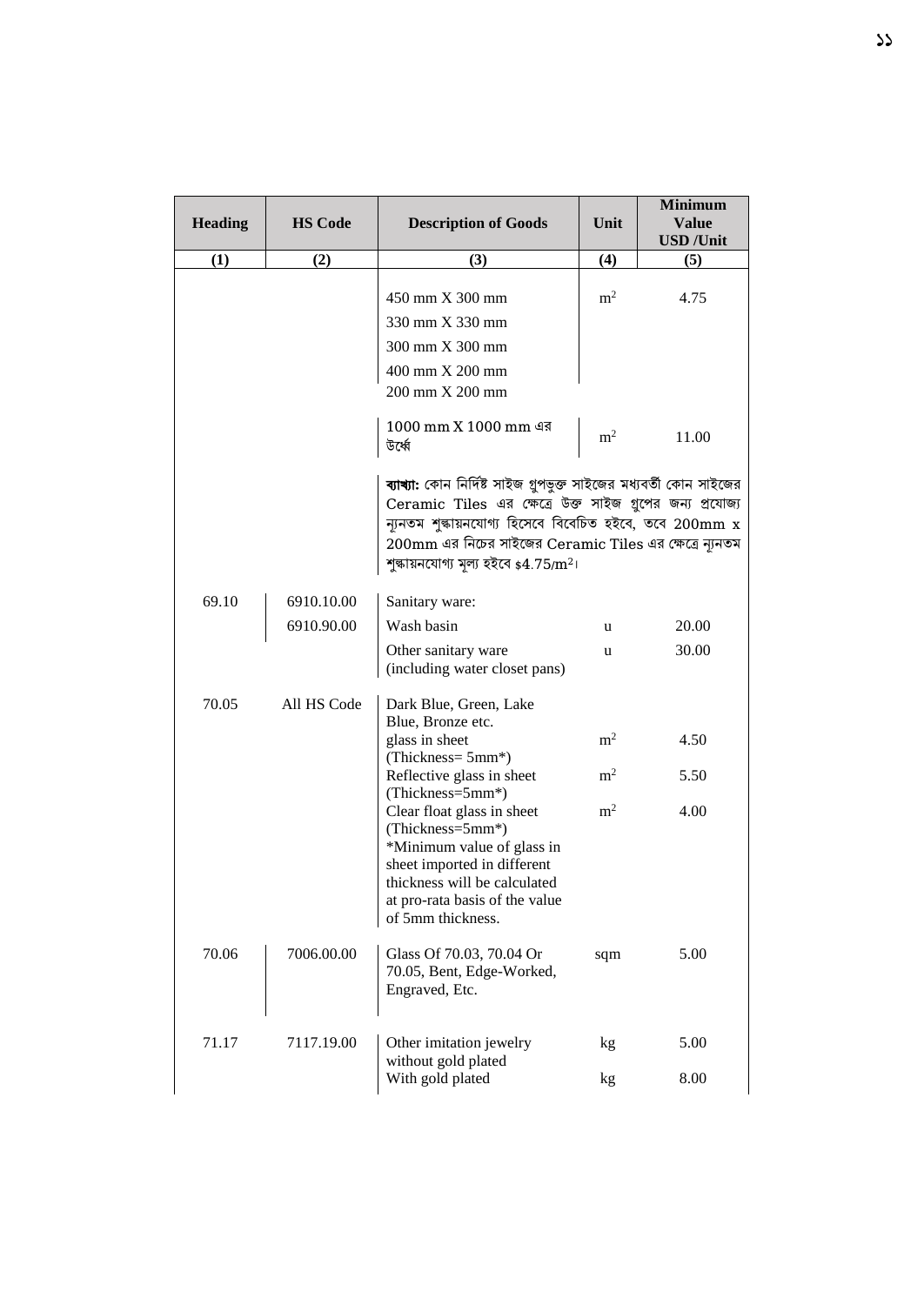| <b>Heading</b> | <b>HS Code</b> | <b>Description of Goods</b>                                                                                                                                                                                                                          | Unit          | <b>Minimum</b><br><b>Value</b><br><b>USD</b> / <b>Unit</b> |
|----------------|----------------|------------------------------------------------------------------------------------------------------------------------------------------------------------------------------------------------------------------------------------------------------|---------------|------------------------------------------------------------|
| (1)            | (2)            | (3)                                                                                                                                                                                                                                                  | (4)           | (5)                                                        |
| 72.06          | All HS Code    | Iron and non-alloy steel in<br>ingots or other primary forms<br>(excluding iron of heading<br>72.03)                                                                                                                                                 | Metric<br>Ton | 380.00                                                     |
| 72.07          | All HS Code    | semi-finished products of<br>iron and non-alloy steel                                                                                                                                                                                                | Metric<br>Ton | 380.00                                                     |
| 72.13          | All HS Code    | Bars and rods, hot-rolled, in<br>irregularly wound coils, of<br>iron or non-alloy steel.                                                                                                                                                             | Metric<br>Ton | 400.00                                                     |
| 72.14          | All HS Code    | Other bars and rods of iron<br>or non-alloy steel, not further<br>worked than forged, hot-<br>rolled, hot-drawn or hot-<br>extruded, but including those<br>twisted after rolling                                                                    | Metric<br>Ton | 400.00                                                     |
| 72.15          | All HS Code    | Other bars and rods of iron<br>or non-alloy steel.                                                                                                                                                                                                   | Metric<br>Ton | 400.00                                                     |
| 72.18          | All HS Code    | Stainless steel in ingots or<br>other primary forms; semi-<br>finished products of stainless<br>steel                                                                                                                                                | Metric<br>Ton | 380.00                                                     |
| 72.24          | All HS Code    | Other alloy steel in ingots or<br>other primary forms; semi-<br>finished products of other<br>alloy steel                                                                                                                                            | Metric<br>Ton | 380.00                                                     |
| 73.15          | 7315.11.10     | Bicycle parts (Roller Chain)                                                                                                                                                                                                                         | kg            | 2.50                                                       |
| 73.17          | 7317.00.00     | Nails, tacks, drawing pins,<br>corrugated nails, staples<br>(other thanthose of heading<br>83.05) and similar articles, of<br>iron or steel, whether or not<br>with heads of other material,<br>but excluding such articles<br>with heads of copper. | kg            | 1.50                                                       |
| 73.18          | All HS Code    | Coach screws, all wood<br>screws, Screws hooks &<br>rings, Tapping screws and<br>other similar products                                                                                                                                              | kg            | 2.00                                                       |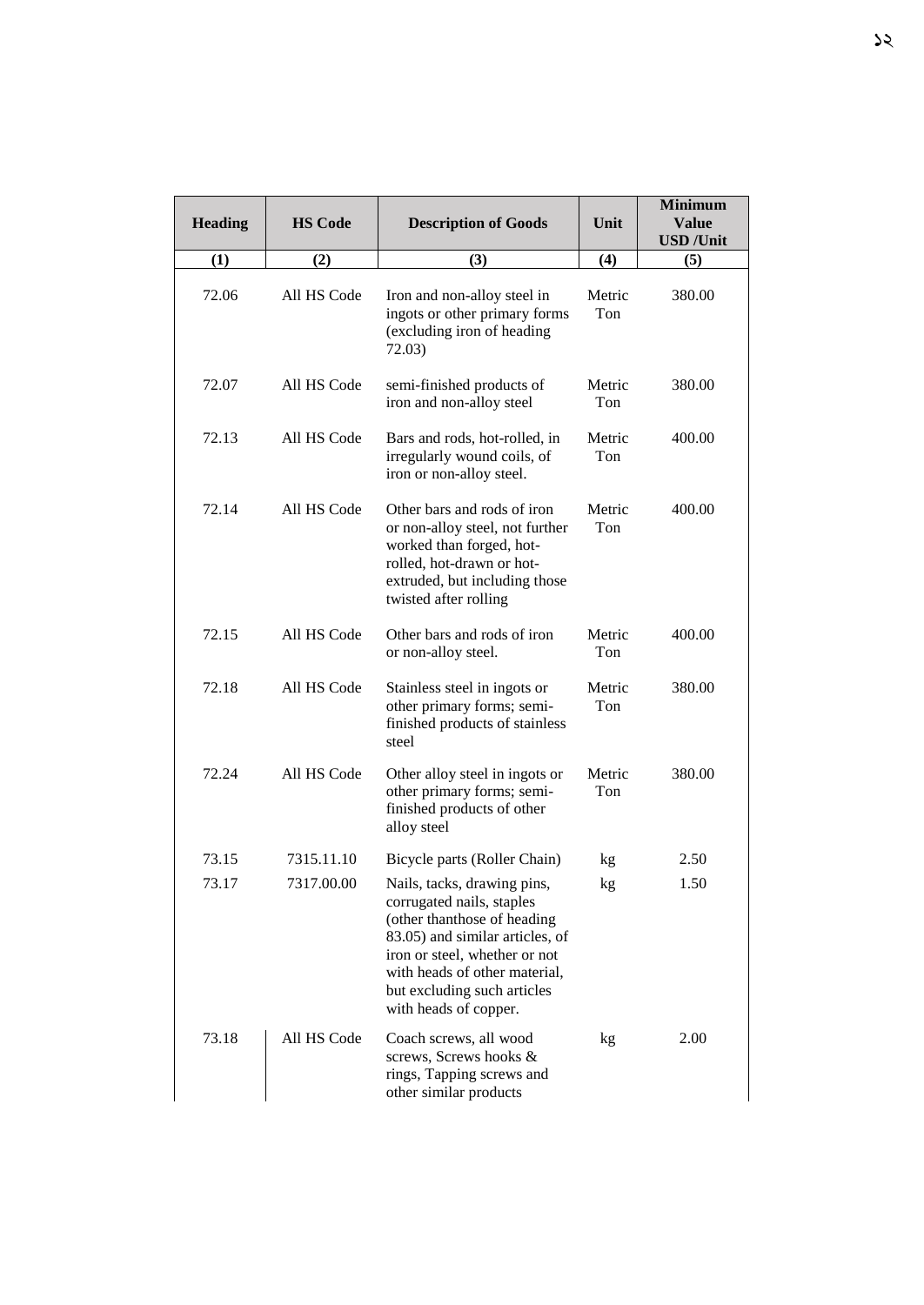|                |                          |                                          |      | <b>Minimum</b>           |
|----------------|--------------------------|------------------------------------------|------|--------------------------|
| <b>Heading</b> | <b>HS Code</b>           | <b>Description of Goods</b>              | Unit | <b>Value</b>             |
|                |                          |                                          |      | <b>USD</b> / <b>Unit</b> |
| (1)            | (2)                      | (3)                                      | (4)  | (5)                      |
|                | 7318.23.10<br>7318.23.90 | Rivets                                   | kg   | 2.50                     |
|                |                          |                                          |      |                          |
| 73.20          | All HS Code              | Springs and leaves for                   | kg   | 1.50                     |
|                |                          | springs, of iron or steel                |      |                          |
|                |                          |                                          |      |                          |
| 73.23          | 7323.93.00               | Table, kitchen or other                  | kg   | 2.00                     |
|                |                          | household articles of<br>stainless steel |      |                          |
|                | 7323.99.90               | Other                                    | kg   | 3.00                     |
|                |                          |                                          |      |                          |
| 73.24          | 7324.10.00               | SS Sinks                                 | kg   | 2.50                     |
|                |                          |                                          |      |                          |
| 76.04          | All HS Code              | Aluminum bars, rods &<br>profiles        | kg   | 30% in<br>addition of    |
|                |                          |                                          |      | <b>LME</b>               |
|                |                          |                                          |      | Aluminium                |
|                |                          |                                          |      | price.                   |
|                |                          |                                          |      |                          |
| 82.12          | 8212.10.00               | Razors (One-time use):                   |      |                          |
|                |                          | 1 Blade                                  | u    | 0.06                     |
|                |                          | 2 Blade                                  | u    | 0.07                     |
|                |                          | 3 Blade                                  | u    | 0.15                     |
|                |                          | Razors (replaceable):                    |      |                          |
|                |                          | 1 Blade                                  | u    | 0.18                     |
|                |                          | 2 Blades                                 | u    | 0.65                     |
|                |                          | 3 Blades                                 | u    | 2.25                     |
|                |                          | 4 Blades                                 | u    | 3.00                     |
|                |                          | 5 Blades                                 | u    | 4.00                     |
| 83.01          | All HS Code              | Locks for motor vehicles,                |      | 2.50                     |
|                | (excluding               | other locks clasps and frames            | kg   |                          |
|                | 8301.10.00,              | with clasps, incorporating               |      |                          |
|                | 8301.30.00 &             | locks and parts, key                     |      |                          |
|                | door locks of            | presented separately                     |      |                          |
|                | HS Code                  |                                          |      |                          |
|                | 8301.40.90)              |                                          |      |                          |
|                | 8301.10.00               | Padlocks                                 | kg   | 2.50                     |
|                | 8301.30.00               | Locks for furniture                      | kg   | 3.00                     |
|                | 8301.40.90               | Door locks                               | kg   | 4.00                     |
| 84.15          | 8415.10.90               | "Split-system" air                       |      |                          |
|                |                          | conditioning machine:                    |      |                          |
|                |                          |                                          |      |                          |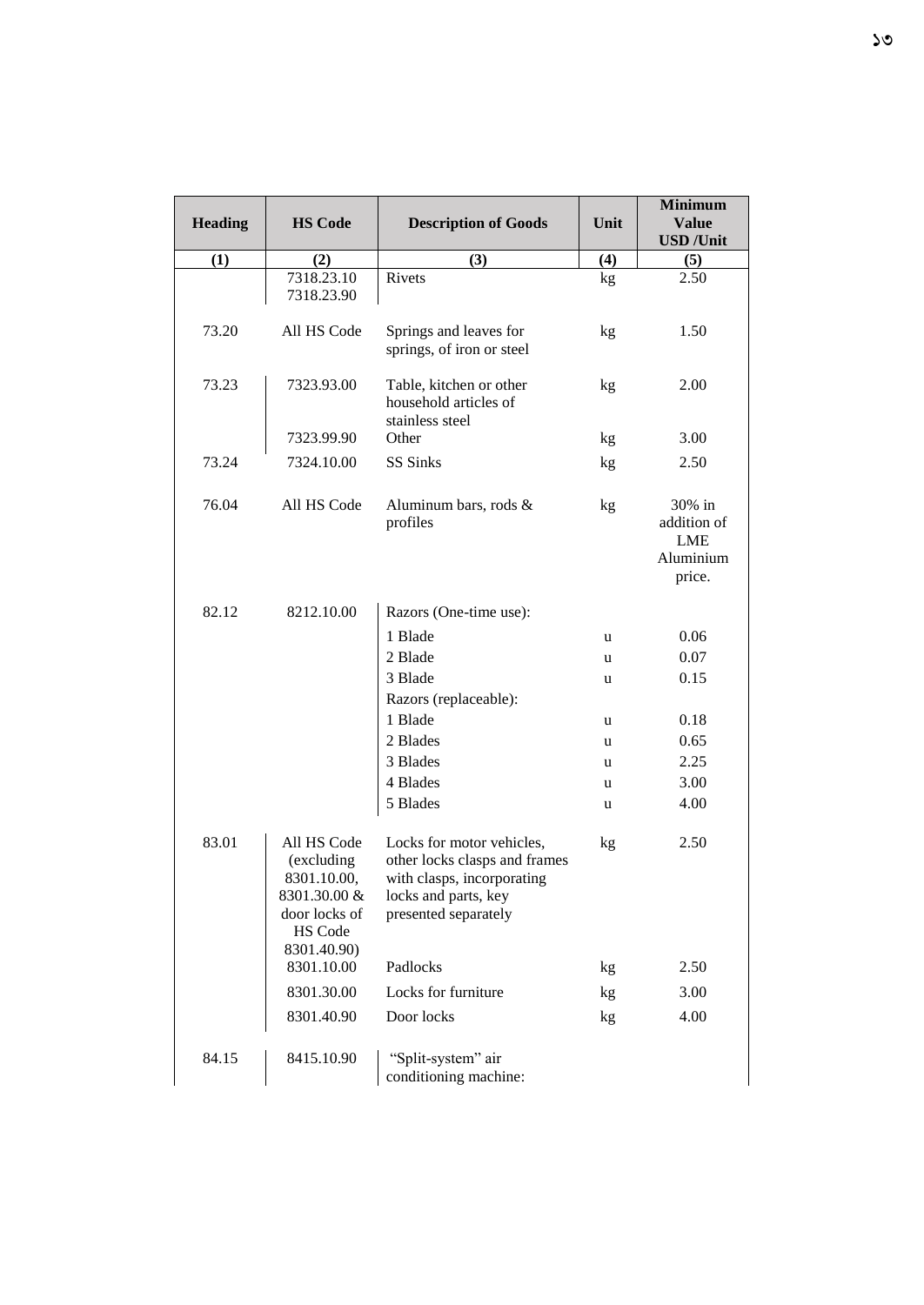| <b>Heading</b> | <b>HS Code</b>           | <b>Description of Goods</b>                                          | Unit | <b>Minimum</b><br><b>Value</b>                                                                                                                  |
|----------------|--------------------------|----------------------------------------------------------------------|------|-------------------------------------------------------------------------------------------------------------------------------------------------|
|                |                          |                                                                      |      | <b>USD</b> / <b>Unit</b>                                                                                                                        |
| (1)            | (2)                      | (3)                                                                  | (4)  | (5)                                                                                                                                             |
|                |                          | Up to 12000 BTU                                                      | u    | 175.00                                                                                                                                          |
|                |                          | Up to 18000 BTU:                                                     | u    | 200.00                                                                                                                                          |
|                |                          | Up to 24000 BTU:                                                     | u    | 225.00                                                                                                                                          |
|                |                          | Up to 30000 BTU:                                                     | u    | 300.00                                                                                                                                          |
|                |                          | Up to 36000 BTU:                                                     | u    | 350.00                                                                                                                                          |
|                |                          | Up to 42000 BTU:                                                     | u    | 425.00                                                                                                                                          |
|                |                          | Up to 48000 BTU:                                                     | u    | 450.00                                                                                                                                          |
|                |                          | Window or wall types, self-<br>contained air conditioning<br>machine | u    | 10% (ten<br>percent) value<br>will be less<br>from similar<br>capacity/<br>specifications<br>of split system<br>air<br>conditioning<br>machine. |
|                | 8415.90.10               | Parts, Indoor unit:                                                  |      |                                                                                                                                                 |
|                |                          | Up to 12000 BTU                                                      | u    | 50.00                                                                                                                                           |
|                |                          | Up to 18000 BTU:                                                     | u    | 57.00                                                                                                                                           |
|                |                          | Up to 24000 BTU:                                                     | u    | 62.00                                                                                                                                           |
|                |                          | Up to 30000 BTU:                                                     | u    | 85.00                                                                                                                                           |
|                |                          | Up to 36000 BTU:                                                     | u    | 100.00                                                                                                                                          |
|                |                          | Up to 42000 BTU:                                                     | u    | 120.00                                                                                                                                          |
|                |                          | Up to 48000 BTU:                                                     | u    | 130.00                                                                                                                                          |
|                |                          | Parts, Outdoor unit                                                  |      |                                                                                                                                                 |
|                |                          | Up to 12000 BTU:                                                     | u    | 115.00                                                                                                                                          |
|                |                          | Up to 18000 BTU:                                                     | u    | 133.00                                                                                                                                          |
|                |                          | Up to 24000 BTU:                                                     | u    | 143.00                                                                                                                                          |
|                |                          | Up to 30000 BTU:                                                     | u    | 195.00                                                                                                                                          |
|                |                          | Up to 36000 BTU:                                                     | u    | 230.00                                                                                                                                          |
|                |                          | Up to 42000 BTU:                                                     | u    | 280.00                                                                                                                                          |
|                |                          | Up to 48000 BTU:                                                     | u    | 300.00                                                                                                                                          |
|                | 8415.90.91<br>8415.90.90 | Parts of air-conditioner                                             | kg   | 3.00                                                                                                                                            |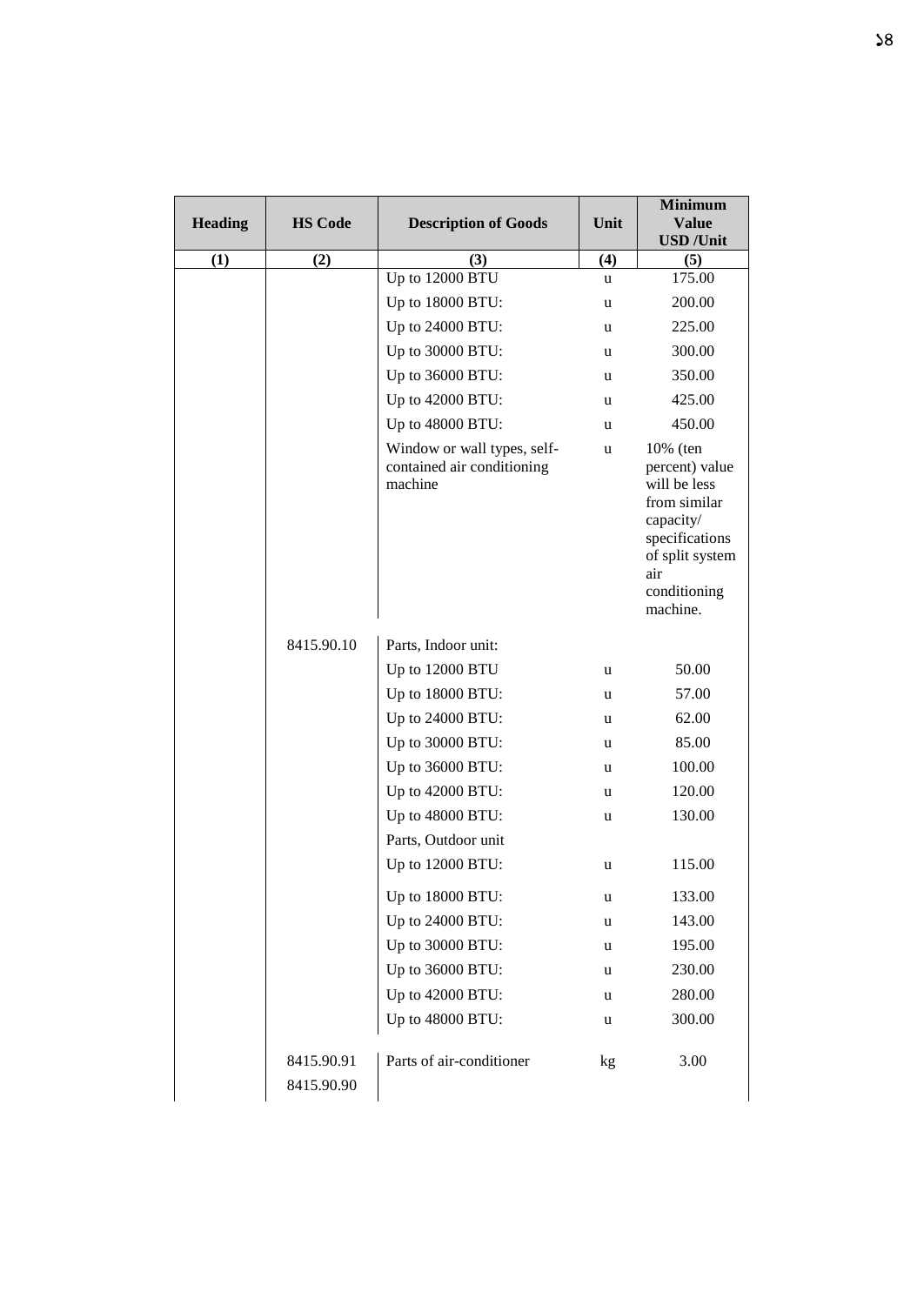| <b>Heading</b> | <b>HS Code</b>                                       | <b>Description of Goods</b>                                                                                     | Unit | <b>Minimum</b><br><b>Value</b><br><b>USD</b> / <b>Unit</b> |
|----------------|------------------------------------------------------|-----------------------------------------------------------------------------------------------------------------|------|------------------------------------------------------------|
| (1)            | (2)                                                  | (3)                                                                                                             | (4)  | (5)                                                        |
| 84.81          | 8481.80.29<br>8481.80.90                             | Complete Taps & Cocks                                                                                           | kg   | 3.00                                                       |
|                | 8481.90.10                                           | Parts of Taps & Cocks                                                                                           | kg   | 2.50                                                       |
| 84.82          | 8482.10.00                                           | <b>Ball</b> bearing                                                                                             | kg   | 4.00                                                       |
| 85.01          | 8501.10.10                                           | Fan motor fitted with<br>revolving mechanism<br>(Motors of an output not<br>exceeding 37.5W)                    | kg   | 3.50                                                       |
| 85.01          | 8501.20.10                                           | Fan motor fitted with<br>revolving mechanism<br>(Universal AC/DC motors of<br>an output not exceeding<br>37.5W) | kg   | 3.50                                                       |
| 85.04          | 8504.31.00<br>8504.32.00<br>8504.33.00<br>8504.34.00 | Electrical transformers other<br>than liquid dielectric<br>transformers                                         | kg   | 4.50                                                       |
| 85.04          | 8504.40.10                                           | Mobile and other battery<br>charger (less than 10 VA)                                                           | u    | 1.00                                                       |
| 85.06          | 8506.10.00                                           | Dry cell Battery:                                                                                               |      |                                                            |
|                |                                                      | D size (non-alkaline)                                                                                           | u    | 0.40                                                       |
|                |                                                      | C size (non-alkaline)                                                                                           | u    | 0.35                                                       |
|                |                                                      | AA size (non-alkaline)                                                                                          | u    | 0.10                                                       |
|                |                                                      | AAA size (non-alkaline)                                                                                         | u    | 0.08                                                       |
|                |                                                      | AA size (alkaline)                                                                                              | u    | 0.30                                                       |
|                |                                                      | AAA size (alkaline)                                                                                             | u    | 0.25                                                       |
|                |                                                      | Other size (alkaline)                                                                                           | u    | 0.80                                                       |
|                | 8506.50.00                                           | Lithium battery                                                                                                 | u    | 0.30                                                       |
|                | 8506.60.00                                           | Air-Zinc battery                                                                                                | u    | 0.10                                                       |
| 85.09          | 8509.40.00                                           | Food grinder and mixer;<br>Fruit or vegetable juice<br>extractor:                                               |      |                                                            |
|                |                                                      | Single                                                                                                          | u    | 4.00                                                       |
|                |                                                      | $2$ in $1$                                                                                                      | u    | 5.00                                                       |
|                |                                                      | $3$ in $1$                                                                                                      | u    | 6.00                                                       |
|                |                                                      | $4$ in $1$                                                                                                      | u    | 10.00                                                      |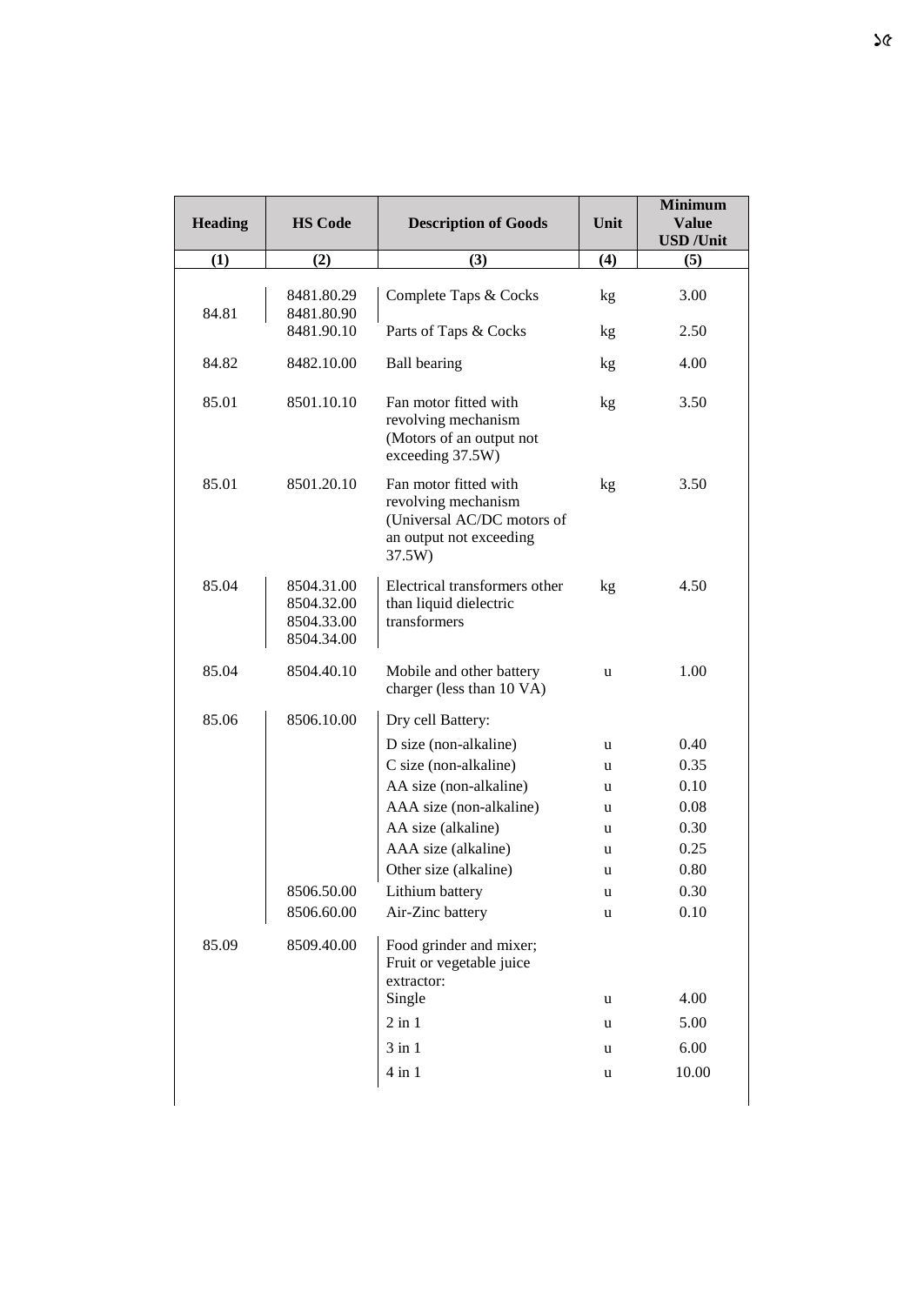|                |                                        |                                                                                                                                  |      | <b>Minimum</b>                                                                             |
|----------------|----------------------------------------|----------------------------------------------------------------------------------------------------------------------------------|------|--------------------------------------------------------------------------------------------|
| <b>Heading</b> | <b>HS Code</b>                         | <b>Description of Goods</b>                                                                                                      | Unit | <b>Value</b><br><b>USD</b> / <b>Unit</b>                                                   |
| (1)            | (2)                                    | (3)                                                                                                                              | (4)  | (5)                                                                                        |
| 85.10          | 8510.10.00<br>8510.20.00<br>8510.30.00 | Shaver, hair clippers and<br>hair-removing appliances,<br>with self-contained electric<br>motor                                  | u    | 7.00                                                                                       |
| 85.13          | 8513.10.90                             | Other lamps                                                                                                                      | u    | Number of<br>LED in unit $X$<br>(First LED<br>\$0.35,<br>subsequent<br>each LED<br>\$0.02) |
| 85.16          | 8516.31.00                             | Hair dryers                                                                                                                      | u    | 3.00                                                                                       |
|                | 8516.32.00                             | Other hair dressing apparels                                                                                                     | u    | 3.00                                                                                       |
|                | 8516.40.90                             | Electric Smoothing irons<br>(other):                                                                                             |      |                                                                                            |
|                |                                        | 1000 Watt                                                                                                                        | u    | 3.25                                                                                       |
|                |                                        | 1100 Watt                                                                                                                        | u    | 3.50                                                                                       |
|                |                                        | 1200 Watt                                                                                                                        | u    | 3.75                                                                                       |
|                |                                        | 1500 Watt                                                                                                                        | u    | 4.00                                                                                       |
|                |                                        | 1600 Watt                                                                                                                        | u    | 4.25                                                                                       |
|                |                                        | 2000 Watt                                                                                                                        | u    | 4.50                                                                                       |
|                |                                        | 2200 Watt                                                                                                                        | u    | 5.00                                                                                       |
|                |                                        | 2300 Watt                                                                                                                        | u    | 5.25                                                                                       |
|                | 8516.50.00                             | Microwave ovens                                                                                                                  | u    | 2.00/L                                                                                     |
|                | 8516.60.00                             | Cookers (for rice):                                                                                                              |      |                                                                                            |
|                |                                        | Capacity 1.8 Litres                                                                                                              | u    | 8.00                                                                                       |
|                |                                        | Capacity 2.2 Litres                                                                                                              | u    | 9.00                                                                                       |
|                |                                        | Capacity 2.8 Litres                                                                                                              | u    | 10.00                                                                                      |
|                |                                        | Capacity 3.2 Litres                                                                                                              | u    | 12.00                                                                                      |
|                | 8516.60.00<br>8516.71.00               | Other ovens; cookers (except<br>rice cooker), cooking plates,<br>boiling rings, grillers and<br>roasters<br>Coffee or tea maker: | u    | 6.00                                                                                       |
|                |                                        | Capacity 1.0 Litres                                                                                                              | u    | 6.00                                                                                       |
|                |                                        | Capacity 1.2 Litres                                                                                                              | u    | 8.00                                                                                       |
|                |                                        | Capacity 1.5 Litres                                                                                                              | u    | 9.00                                                                                       |
|                | 8516.72.00                             | Toasters                                                                                                                         | u    | 5.00                                                                                       |

 $\overline{\phantom{a}}$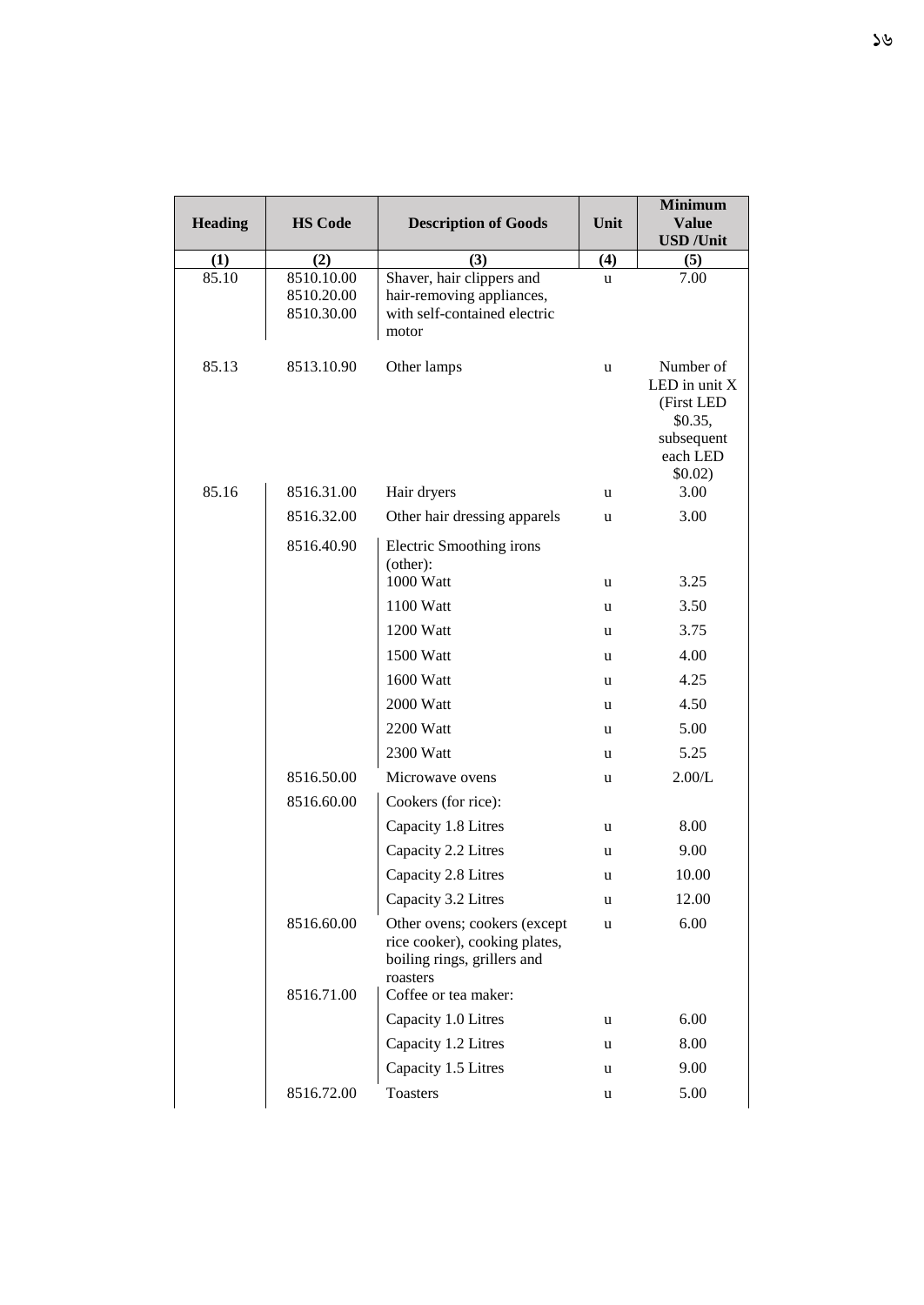|                |                          |                                                                                                                                                                                                                       | Unit | <b>Minimum</b><br><b>Value</b> |
|----------------|--------------------------|-----------------------------------------------------------------------------------------------------------------------------------------------------------------------------------------------------------------------|------|--------------------------------|
| <b>Heading</b> | <b>HS Code</b>           | <b>Description of Goods</b>                                                                                                                                                                                           |      | <b>USD</b> / <b>Unit</b>       |
| (1)            | (2)                      | (3)                                                                                                                                                                                                                   | (4)  | (5)                            |
| 85.17          | 8517.13.00               | <b>Smart Phones:</b>                                                                                                                                                                                                  |      |                                |
|                |                          | 1. Display up to $4.5$ ":<br>up to $[8GB ROM + 1GB$<br>$RAM$ ]                                                                                                                                                        | pc   | 25.00                          |
|                |                          | above [8GB ROM +1GB<br>$RAM$ ]                                                                                                                                                                                        | pc   | 30.00                          |
|                |                          | 2. Display above 4.5":<br>up to $[8GB ROM + 1GB$<br>$RAM$ ]                                                                                                                                                           | pc   | 35.00                          |
|                |                          | above [8GB ROM +1GB<br>$RAM$ ]                                                                                                                                                                                        | pc   | 40.00                          |
|                |                          | তবে, যেই সকল মোবাইল ফোনের মূল্য সংশ্লিষ্ট প্রস্তুতকারী প্রতিষ্ঠানের<br>ওয়েবসাইটে পাওয়া যাইবে সেই সকল মোবাইল ফোনের ক্ষেত্রে ওয়েবসাইটে<br>প্রকাশিত মূল্যকে বিবেচনায় লইয়া শুক্ষায়নযোগ্য মূল্য নির্ধারণ করিতে হইবে। |      |                                |
|                | 8517.14.00               | Cellular (Mobile/Fixed<br>Wireless) Telephone Set<br><b>Excl.</b> Smart Phone                                                                                                                                         | pc   | 6.00                           |
|                |                          | তবে, যেই সকল মোবাইল ফোনের মূল্য সংশ্লিষ্ট প্রস্তুতকারী প্রতিষ্ঠানের<br>ওয়েবসাইটে পাওয়া যাইবে সেই সকল মোবাইল ফোনের ক্ষেত্রে ওয়েবসাইটে<br>প্রকাশিত মূল্যকে বিবেচনায় লইয়া শুক্ষায়নযোগ্য মূল্য নির্ধারণ করিতে হইবে। |      |                                |
| 85.24          | সংশ্লিষ্ট এইচএস<br>কোড   | Mobile Panel (LCD, LED,<br>OLED):                                                                                                                                                                                     |      |                                |
|                |                          | For feature or normal phone                                                                                                                                                                                           | kg   | 60.00                          |
|                |                          | For smart phone                                                                                                                                                                                                       | kg   | 80.00                          |
| 85.32          | All HS Code              | Electrical capacitors, fixed<br>variable or adjustable (pre-<br>set).                                                                                                                                                 | kg   | 4.00                           |
| 85.35          | 8535.10.00               | Fuses, $>1000$ V                                                                                                                                                                                                      | kg   | 1.50                           |
| 85.36          | 8536.10.00               | Fuses, $=<1000 V$                                                                                                                                                                                                     | kg   | 1.50                           |
|                | 8536.50.00               | Other switches                                                                                                                                                                                                        | kg   | 6.00                           |
|                | 8536.61.00               | Lamp holders                                                                                                                                                                                                          | kg   | 5.00                           |
|                | 8536.69.10<br>8536.69.90 | Plug/socket. etc.                                                                                                                                                                                                     | kg   | 5.00                           |
| 85.38          | 8538.90.90               | Switch socket parts                                                                                                                                                                                                   | kg   | 4.50                           |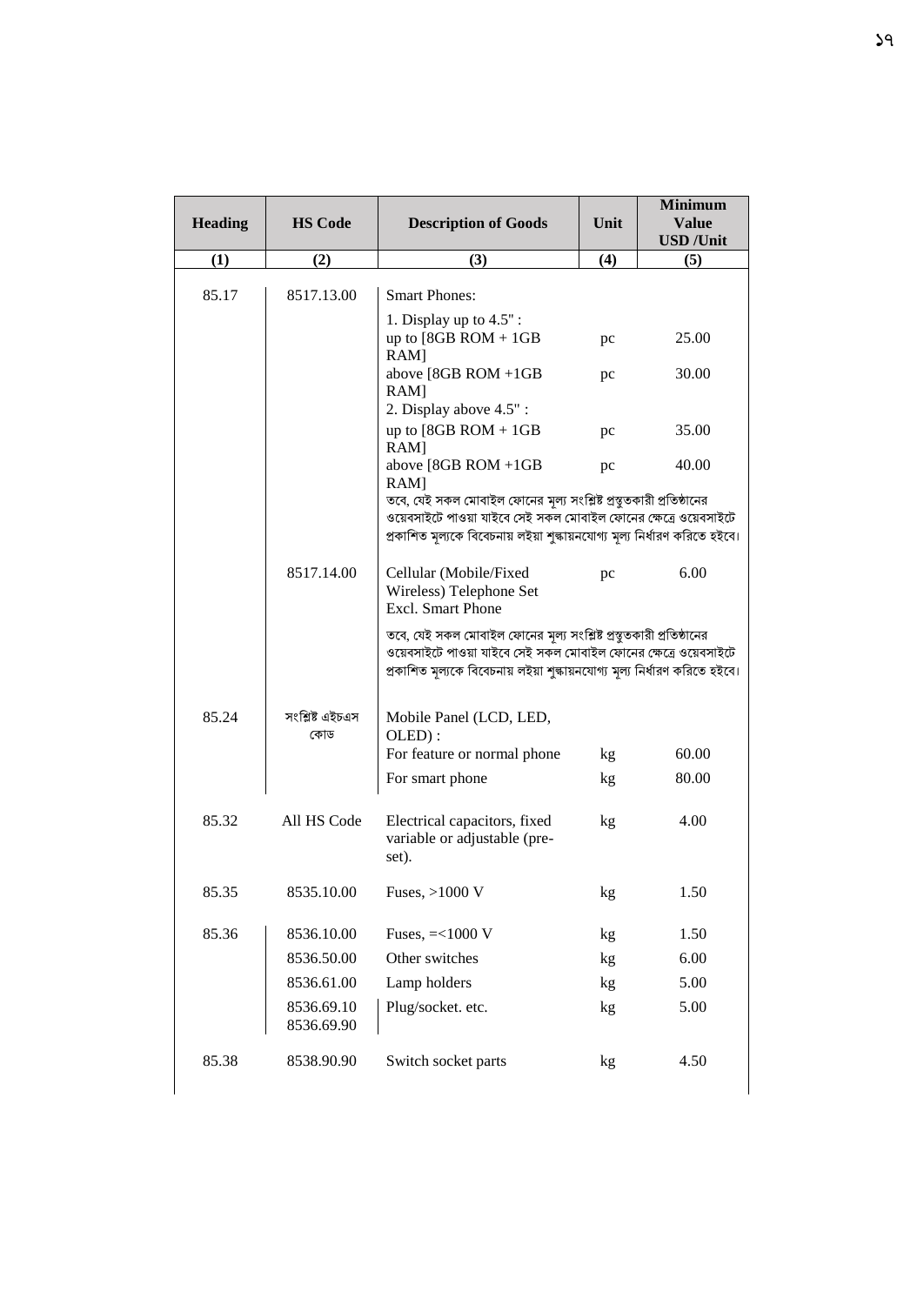| <b>Heading</b>                           | <b>HS Code</b>                                       | <b>Description of Goods</b>                                                                                                                                                                        | Unit | <b>Minimum</b><br><b>Value</b> |
|------------------------------------------|------------------------------------------------------|----------------------------------------------------------------------------------------------------------------------------------------------------------------------------------------------------|------|--------------------------------|
|                                          |                                                      |                                                                                                                                                                                                    |      | <b>USD</b> / <b>Unit</b>       |
| (1)                                      | (2)                                                  | (3)                                                                                                                                                                                                | (4)  | (5)                            |
| 85.42                                    | 8542.39.10                                           | SIM card:                                                                                                                                                                                          |      |                                |
|                                          |                                                      | 32K storage capacity                                                                                                                                                                               | u    | 0.55                           |
|                                          |                                                      | 64K storage capacity (native)                                                                                                                                                                      | u    | 0.65                           |
|                                          |                                                      | 64K storage capacity(java)                                                                                                                                                                         | u    | 0.75                           |
| 87.11                                    | All HS Code                                          | Motor vehicles/ motorcycle<br>parts & accessories                                                                                                                                                  | kg   | 4.00                           |
| 87.12                                    |                                                      | Three wheeled vehicle parts<br>& accessories (All Country)                                                                                                                                         | kg   | 3.00                           |
| 87.08                                    |                                                      |                                                                                                                                                                                                    |      |                                |
| 87.14<br>(Excluding<br>bicycle<br>parts) |                                                      |                                                                                                                                                                                                    |      |                                |
| 87.08                                    | All HS Code                                          | Used parts of motor vehicle<br>imported complying<br>conditions as stated against<br>heading 87.08 in part "KA"<br>(list of controlled goods) of<br>annexure-1 of Import Policy<br>Order 2015-2018 | kg   | 3.00                           |
| 87.12                                    | All HS Code                                          | Bicycle/bicycle parts:                                                                                                                                                                             |      |                                |
| 87.14                                    |                                                      | Steel                                                                                                                                                                                              | kg   | 1.50                           |
| 87.15                                    |                                                      | Alloy                                                                                                                                                                                              | kg   | 3.50                           |
| 90.28                                    | 9028.30.10<br>9028.30.20<br>9028.30.90<br>9028.30.10 | KWH meter: including pre-<br>payment, programmable and<br>other type<br>Kilowatt-Hour Meter                                                                                                        |      |                                |
|                                          |                                                      | Single phase                                                                                                                                                                                       | u    | 12.00                          |
|                                          |                                                      | Two phases                                                                                                                                                                                         | u    | 15.00                          |
|                                          |                                                      | Three phases                                                                                                                                                                                       | u    | 20.00                          |
|                                          | 9028.30.20                                           | Pre-Payment, Programmable<br>Multi-Function Elec.<br>Programmable Multi-Tariff<br>Electric Kwh Meter<br>Single phase                                                                               | u    | 12.00                          |
|                                          |                                                      | Two phases                                                                                                                                                                                         | u    | 15.00                          |
|                                          |                                                      | Three phases                                                                                                                                                                                       | u    | 20.00                          |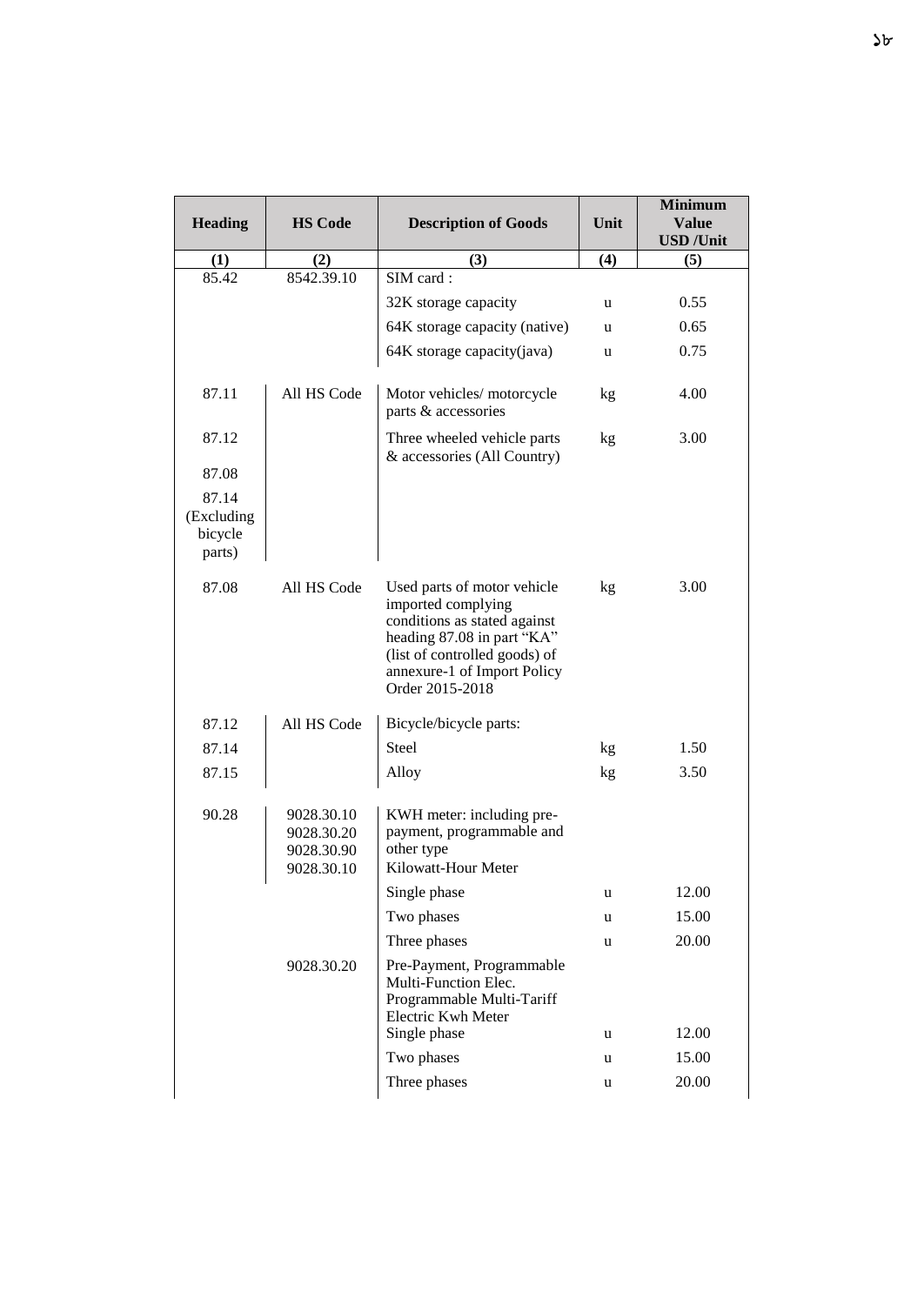|                |                                                         |                                                                                                                                  |             | <b>Minimum</b>                                   |
|----------------|---------------------------------------------------------|----------------------------------------------------------------------------------------------------------------------------------|-------------|--------------------------------------------------|
| <b>Heading</b> | <b>HS Code</b>                                          | <b>Description of Goods</b>                                                                                                      | Unit        | <b>Value</b>                                     |
|                |                                                         |                                                                                                                                  |             | <b>USD</b> / <b>Unit</b>                         |
| (1)            | (2)                                                     | (3)                                                                                                                              | (4)         | (5)                                              |
|                | 9028.30.90                                              | <b>Other Electricity Meters</b>                                                                                                  |             |                                                  |
|                |                                                         | Single phase                                                                                                                     | u           | 12.00                                            |
|                |                                                         | Two phases                                                                                                                       | u           | 15.00                                            |
|                |                                                         | Three phases                                                                                                                     | u           | 20.00                                            |
|                | 9028.90.10<br>9028.90.20                                | Electricity meter parts &<br>accessories                                                                                         | kg          | 7.00                                             |
| 94.01          | All HS Code<br>(Excluding<br>9401.91.00,<br>9401.99.00) | Seat<br>(Visitor chair, revolving<br>chair)                                                                                      | kg          | 3.00                                             |
|                |                                                         | Sofa                                                                                                                             | kg/<br>seat | 200/seat or<br>4.50/kg<br>whichever is<br>higher |
|                | 9401.91.00                                              | Parts of Seat                                                                                                                    | kg          | 3.00                                             |
|                | 9401.99.00                                              |                                                                                                                                  |             |                                                  |
| 94.03          | All HS Code<br>(Excluding<br>9403.91.00,<br>9403.99.00) | Other furniture                                                                                                                  | kg          | 3.00/kg                                          |
|                | 9403.91.00                                              | Parts of furniture                                                                                                               | kg          | 3.00/kg                                          |
|                | 9403.99.00                                              |                                                                                                                                  |             |                                                  |
| 95.03          | 9503.00.90                                              | Other (toys):                                                                                                                    |             |                                                  |
|                |                                                         | Friction type<br><b>Battery</b> operated                                                                                         | kg          | 6.00<br>6.50                                     |
|                |                                                         | Remote control battery                                                                                                           | kg<br>kg    | 7.50                                             |
|                |                                                         | operated                                                                                                                         |             |                                                  |
|                |                                                         | Remote control rechargeable                                                                                                      | kg          | 10.00                                            |
|                |                                                         | battery operated<br>other toys (inflatable toys,<br>toy balloon, toy laser light,<br>glass marble, toy mask,<br>puffer toy etc.) | kg          | 3.50                                             |
| 96.03          | 9603.21.00                                              | Toothbrush                                                                                                                       | u           | 0.15                                             |